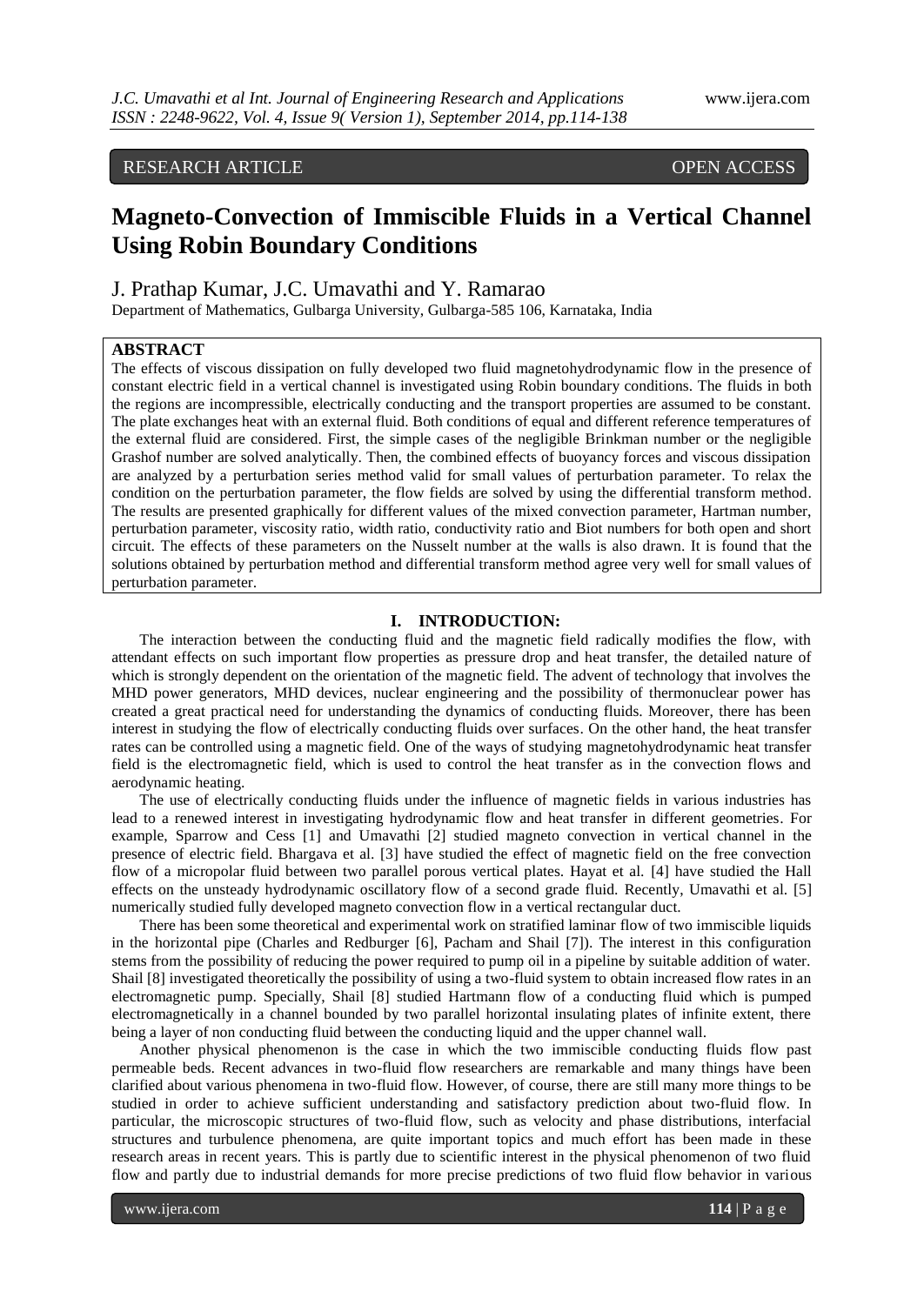industrial devices. The coal-fired magnetohydrodynamic generator channel is subjected to an unusual severe thermal environment. Postlethwaite and Sluyter [9] presents an overview of the heat transfer problems associated with a MHD generator.

Malashetty and Leela [10] reported closed form solutions for the two fluid flow and heat transfer situations in a horizontal channel for which both phases are electrically conducting. Malashetty and Umavathi [11] studied two fluid MHD flow and heat transfer in an inclined channel in the presence of buoyancy effects for the situations where only one of the phases is electrically conducting. Malashetty et al. [12-14] analyzed the problem of fully developed two fluid magnetohydrodynamic flows with and without applied electric field in an inclined channel. Umavathi et al. [15-17] studied steady and unsteady magnetohydrodynamic two fluid flow in a vertical and horizontal channel. Prathap Kumar et al. [18, 19] also studied mixed convection of magnetohydrodynamic two fluid flow in a vertical enclosure.

The developing flow with asymmetric wall temperature has been considered by Ingham et al. [20], with particular reference to situations where reverse flow occurs. On the other hand, Barletta [21] and Zanchini [22] have pointed out that relevant effects of viscous dissipation on the temperature profiles and on the Nusselt numbers may occur in the fully developed laminar forced convection in tubes. Thus, an analysis of the effect of viscous dissipation in the fully developed mixed convection in vertical ducts appears as interesting. Several studies on mixed convection problems for a Newtonian fluid in a vertical channel have already been presented in literature. In particular, some analytical solutions for the fully developed flow have been performed. The boundary conditions of uniform wall temperatures have been analyzed by Aung and Worku [23]. The boundary conditions of uniform wall temperatures on a wall and a uniform wall heat fluxes, have been studied by Cheng et al. [24]. The effect of viscous dissipation on the velocity and on the temperature fields have been analyzed by Barletta [25] for the boundary conditions of uniform wall temperatures and by Zanchini [26] for boundary conditions of third kind.

In the past, the laminar forced convection heat transfer in the hydrodynamic entrance region of a flat rectangular channel wall has been investigated either for the temperature boundary conditions of the first kind, characterized by prescribed wall temperature (Stephan [27], Hwang and Fan[28]), or boundary conditions of second kind, expressed by prescribed wall temperature heat flux (Siegal and Sparrow[29]). A more realistic condition in many applications, however, will be the temperature boundary conditions of third kind: the local wall heat flux is a linear function of the local wall temperature.

The differential transform scheme (DTM) is a method for solving a wide range of problems whose mathematical models yield equations or systems of equations involving algebraic, differential, integral and integro-differential equations (Arikhoglu and Ozkol [30] and Biazar et al. [31]). The concept of the differential transform was first proposed by Zhou [32], and its main applications therein is solved for both linear and nonlinear initial value problems in electric circuit analysis. This method constructs an analytical solution in the form of polynomials. It is different from the high-order Taylor series method, which requires symbolic computation of the necessary derivatives of the data functions. With this technique, the given differential equation and related initial and boundary conditions are transformed into a recurrence equation that finally leads to the solution of a system of algebraic equations as coefficients of a power series solution. Therefore the differential transform method can overcome the restrictions and limitations of perturbation techniques so that it provides us with a possibility to analyze strongly nonlinear problems. In recent years the application of differential transform theory has been appeared in many researches (Rashidi et al. [33], and Ganji et al. [34]).

Recently, Umavathi and Santhosh [35, 36], Umavathi and Jaweria [37] studied mixed convection in vertical channel using boundary conditions of third kind. The aim of this paper is to extend the analysis performed by Zanchini [26] for electrically conducting immiscible fluids.

#### **II. MATHEMATICAL FORMULATION:**

The geometry under consideration illustrated in Figure 1 consists of two infinite parallel plates maintained at equal or different constant temperatures extending in the  $X$  and  $Z$  directions. The region  $-h_1/2 \le Y \le 0$ is occupied by electrically conducting fluid of density  $\rho_1$ , viscosity  $\mu_1$ , thermal conductivity  $k_1$ , and thermal expansion coefficient  $\beta_1$ , and the region  $0 \le Y \le h_2/2$  is occupied by another immiscible electrically conducting fluid of density  $\rho_2$ , viscosity  $\mu_2$ , thermal conductivity  $k_2$ , and thermal expansion coefficient  $\beta_2$ .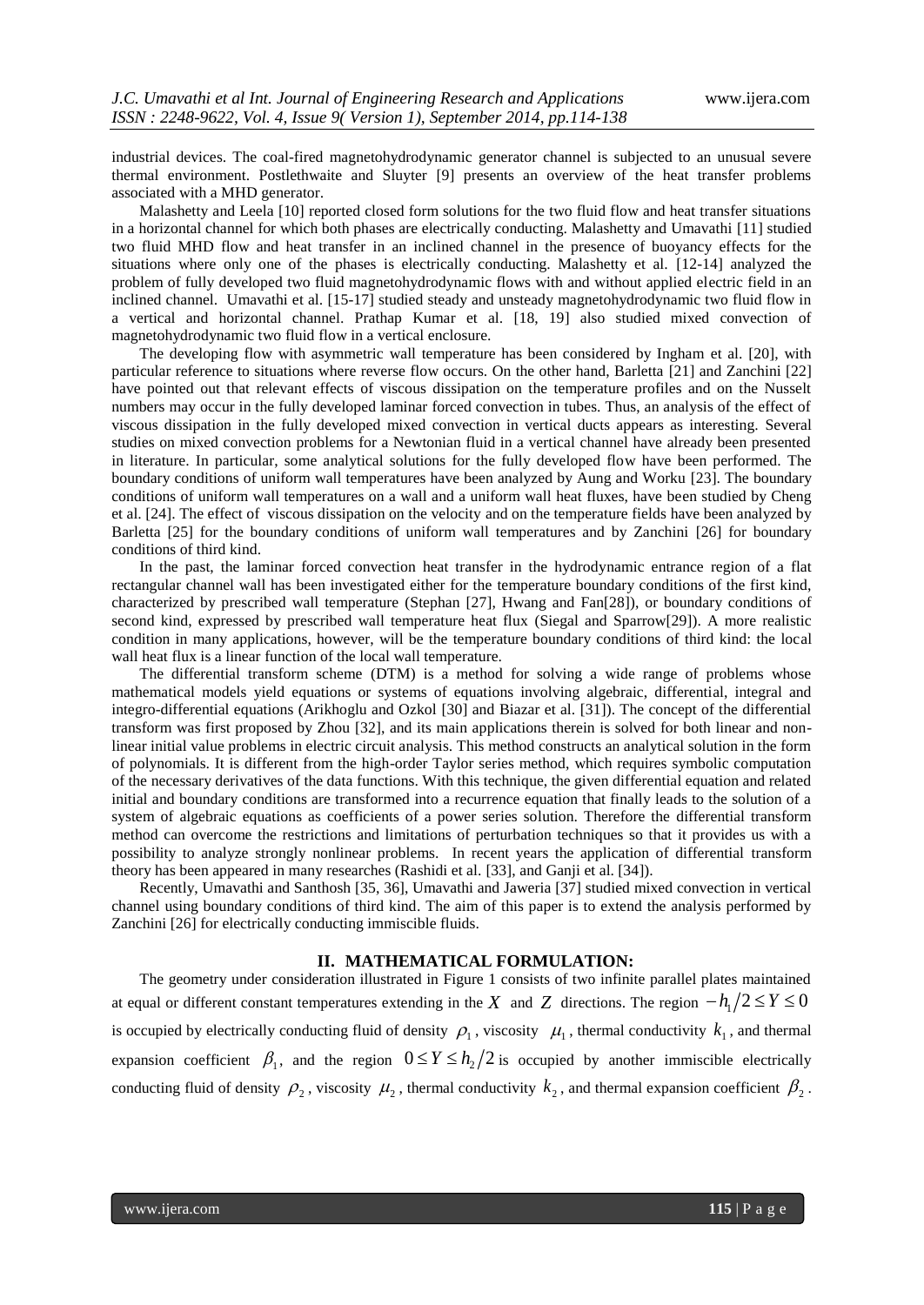

Figure 1 Physical configuration

The fluids are assumed to have constant properties except the density in the buoyancy term in the momentum equation  $\rho_1 = \rho_0 \left[1 - \beta_1 (T_1 - T_0) \right]$  and  $\rho_2 = \rho_0 \left[1 - \beta_2 (T_2 - T_0) \right]$ . A constant magnetic field of strength  $B_0$  is applied normal to the plates and a uniform electric field  $E_0$  is applied perpendicular to the plates. A fluid rises in the channel driven by buoyancy forces. The transport properties of both fluids are assumed to be constant. We consider the fluids to be incompressible and the flow is steady, laminar, and fully developed. It is assumed that the only non-zero component of the velocity  $q$  is the *X*-component  $U_i$  ( $i = 1, 2$ ). Thus, as a consequence of the mass balance equation, one obtains

$$
\frac{\partial U_i}{\partial X} = 0 \tag{1}
$$

so that  $U_i$  depends only on Y. The stream wise and the transverse momentum balance equations yields<br>  $g \beta_i (T_i - T_0) - \frac{1}{i} \frac{\partial P}{\partial t} + V_i \frac{d^2 U_i}{d\partial t} - \frac{\sigma_{el}}{i} (E_0 + B_0 U_1) B_0 = 0$ Region-I

Region-I  
\n
$$
g\beta_1(T_1 - T_0) - \frac{1}{\rho_1} \frac{\partial P}{\partial X} + v_1 \frac{d^2 U_1}{dY^2} - \frac{\sigma_{el}}{\rho_1} (E_0 + B_0 U_1) B_0 = 0
$$
\n(2)

Region-II

$$
\begin{array}{lll}\n\text{Region-II} & & \rho_1 \, \partial X & & dY^2 & \rho_1 & & & \\
\text{Region-II} & & & & & \\
\mathcal{B}\beta_2 \left(T_2 - T_0\right) - \frac{1}{\rho_2} \frac{\partial P}{\partial X} + \nu_2 \frac{d^2 U_1}{dY^2} - \frac{\sigma_{e2}}{\rho_2} \left(E_0 + B_0 U_2\right) B_0 = 0\n\end{array} \tag{3}
$$

and  $Y$ -momentum balance equation in both the regions can be expressed as

$$
\frac{\partial P}{\partial Y} = 0\tag{4}
$$

where  $P = p + \rho_0 gx$   $\alpha$ ssuming  $p_1 = p_2 = p$  is the difference between the pressure and hydrostatic pressure. Region-I

On account of equation (4), *P* depends only on *X* so that equations (2) and (3) can be rewritten as  
\nRegion-I  
\n
$$
T_1 - T_0 = \frac{1}{g \beta_1 \rho_1} \frac{dP}{dX} - \frac{v_1}{g \beta_1} \frac{d^2 U_1}{dY^2} + \frac{\sigma_{el}}{g \beta_1 \rho_1} (E_0 + B_0 U_1) B_0
$$
\n(5)

Region-II

$$
g\beta_1 \rho_1 dX \quad g\beta_1 dY^2 \quad g\beta_1 \rho_1 \quad \text{(9)}
$$
\n
$$
\text{Region-II}
$$
\n
$$
T_2 - T_0 = \frac{1}{g\beta_2 \rho_2} \frac{dP}{dX} - \frac{V_2}{g\beta_2} \frac{d^2 U_2}{dY^2} + \frac{\sigma_{e2}}{g\beta_2 \rho_2} (E_0 + B_0 U_2) B_0
$$
\n
$$
\text{(6)}
$$

From equations (5) and (6) one obtains Region-I

www.ijera.com **116** | P a g e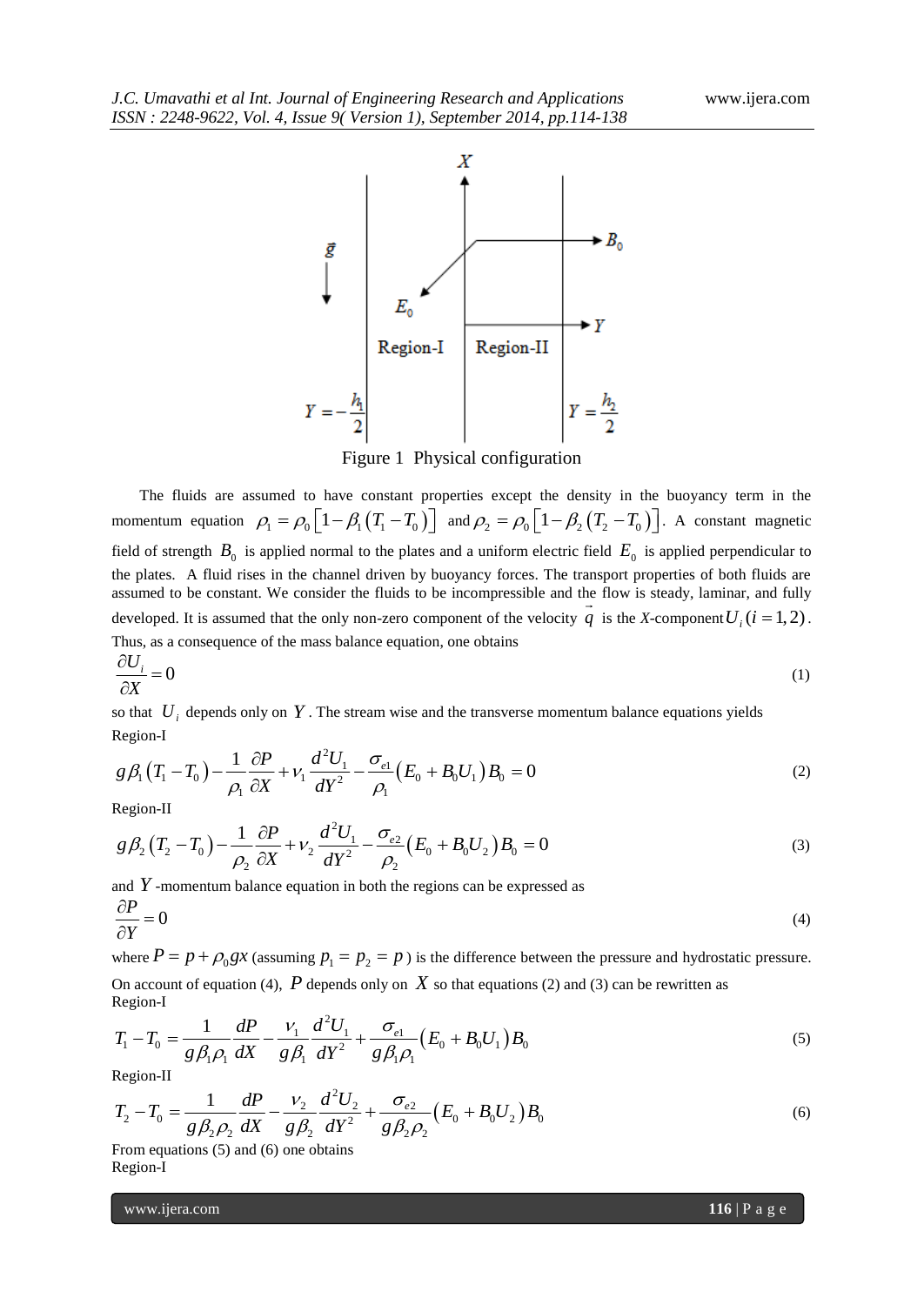$$
\frac{\partial T_1}{\partial X} = \frac{1}{g \beta_1 \rho_1} \frac{d^2 P}{dX^2}
$$
\n<sup>(7)</sup>

$$
\frac{\partial T_1}{\partial Y} = -\frac{V_1}{g\beta_1} \frac{d^3 U_1}{dY^3} + \frac{\sigma_{e1}}{g\beta_1 \rho_1} B_0^2 \frac{dU_1}{dY}
$$
\n(8)

or 
$$
g\rho_1
$$
 ar  $g\rho_1\rho_1$  ar  
\n
$$
\frac{\partial^2 T_1}{\partial Y^2} = -\frac{v_1}{g\rho_1} \frac{d^4 U_1}{dY^4} + \frac{\sigma_{e1}}{g\rho_1\rho_1} B_0^2 \frac{d^2 U_1}{dY^2}
$$
\n(9)

Region-II

$$
\frac{\partial T_2}{\partial X} = \frac{1}{g\beta_2\rho_2} \frac{d^2P}{dX^2}
$$
\n(10)

$$
\frac{\partial T_2}{\partial Y} = -\frac{V_2}{g\beta_2} \frac{d^3 U_2}{dY^3} + \frac{\sigma_{e2}}{g\beta_2 \rho_2} B_0^2 \frac{dU_2}{dY}
$$
\n(11)

$$
\frac{\partial^2 T_2}{\partial Y^2} = -\frac{v_2}{g\beta_2}\frac{d^4 U_2}{dY^4} + \frac{\sigma_{e2}}{g\beta_2 \rho_2}B_0^2\frac{d^2 U_2}{dY^2}
$$
\n(12)

 $\frac{W_1}{X'} = \frac{1}{g(R)} \frac{d^2 P}{dR^2} + \frac{g}{g(R)} \frac{d^2 V_1}{dR^2} + \frac{g}{g(R)} \frac{d^2 V_1}{dR^2} + \frac{g}{g(R)} \frac{d^2 V_1}{dR^2}$ <br>  $\frac{W_1}{Z'} = \frac{V_1}{g(R)} \frac{d^2 V_1}{dR^2} + \frac{g}{g(R)} \frac{d^2 V_1}{dR^2}$ <br>  $\frac{W_2}{g(R)} = \frac{1}{g(R)} \frac{d^2 V_1}{dR^2} + \frac{g}{g(R)} \frac{d^2 V$ Both the walls of the channel will be assumed to have a negligible thickness and to exchange heat by convection with an external fluid. In particular, at  $Y = -h_1/2$  the external convection coefficient will be considered as uniform with the value  $q_1$  and the fluid in the region  $-h_1/2 \le Y \le 0$  will be assumed to have a uniform reference temperature  $T_{q_1}$ . At  $Y = h_2/2$  the external convection coefficient will be considered as uniform with the value  $q_2$  and the fluid in the region  $0 \le Y \le h_2/2$  will be supposed to have a uniform reference temperature  $T_{q_2} \ge T_{q_1}$ . Therefore, the boundary conditions on the temperature field can be expressed as

as  

$$
-k_1 \frac{\partial T_1}{\partial Y}\bigg|_{Y=-\frac{h_1}{2}} = q_1 \Big[ T_{q_1} - T_1 (X, -h_1/2) \Big]
$$
(13)

$$
-k_2 \frac{\partial T_2}{\partial Y}\bigg|_{Y=\frac{h_2}{2}} = q_2 \Big[ T_2 \left( X, h_2/2 \right) - T_{q_2} \Big]
$$
\n(14)

On account of equations (8) and (11), equations (13) and (14) can be rewritten as  
\n
$$
\frac{d^3U_1}{dY^3} - \frac{\sigma_{e1}B_0^2}{\mu_1} \frac{dU_1}{dY} = \frac{g\beta_1}{k_1v_1} q_1 \left[ T_{q_1} - T_1(X, -h_1/2) \right] \quad \text{at } Y = -\frac{h_1}{2}
$$
\n(15)  
\n
$$
\frac{d^3U_2}{dY^3} - \frac{\sigma_{e2}B_0^2}{dY_{2}} \frac{dU_2}{dY_2} = \frac{g\beta_2}{dY_{2}} q_2 \left[ T_2(X, h_1/2) - T_1 \right] \quad \text{at } Y = \frac{h_2}{2}
$$

$$
\frac{d^2V_2}{dY^3} - \frac{\sigma_{e2}B_0^2}{\mu_2} \frac{dU_2}{dY} = \frac{g\beta_2}{k_2V_2} q_2 \Big[ T_2(X, h_2/2) - T_{q_2} \Big] \quad \text{at } Y = \frac{h_2}{2}
$$
\n(16)

On account of Equations  $(5)$  and  $(6)$ , there exist a constant  $A$  such that

$$
\frac{dP}{dX} = A \tag{17}
$$

For the problem under examination, the energy balance equation in the presence of viscous dissipation can be written as

Region-I

Region-I  
\n
$$
\frac{d^2T_1}{\partial Y^2} = -\frac{V_1}{\alpha_1 c_p} \left(\frac{dU_1}{dY}\right)^2 - \frac{\sigma_{e1}}{\rho_1 c_p \alpha_1} \left(E_0 + B_0 U_1\right)^2
$$
\n(18)

Region-II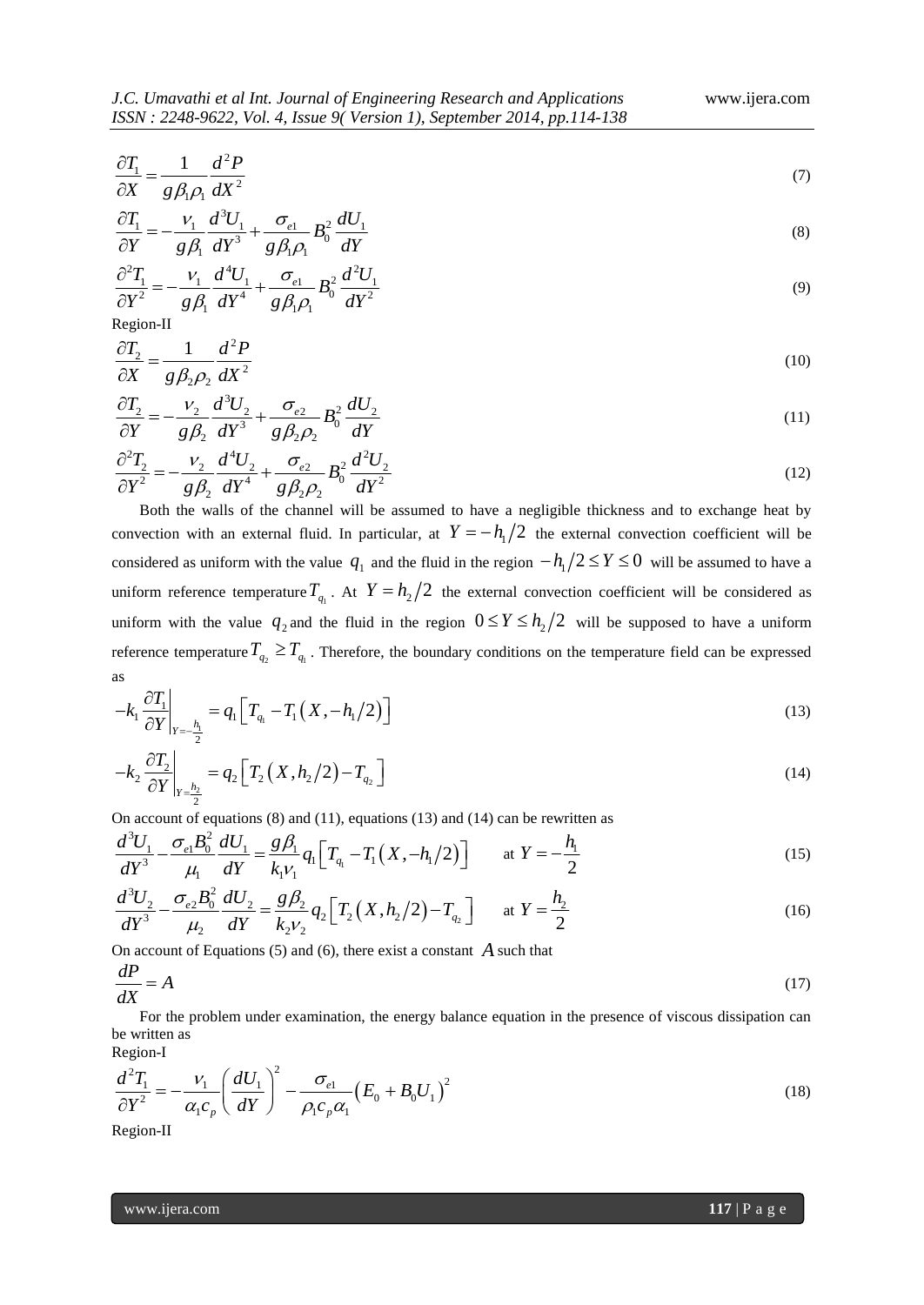$$
\frac{d^2T_2}{\partial Y^2} = -\frac{v_2}{\alpha_2 c_p} \left(\frac{dU_2}{dY}\right)^2 - \frac{\sigma_{e2}}{\rho_2 c_p \alpha_2} \left(E_0 + B_0 U_2\right)^2\tag{19}
$$

From equations (9), (18), (12) and (19) allow one to obtain differential equations for  $U_i$  namely<br>
Region-I<br>  $\frac{d^4U_1}{dt^4} = \frac{g\beta_1}{2} \left[ \left(\frac{dU_1}{dU_1}\right)^2 + \frac{\sigma_{e1}}{2} \left(E_0 + B_0 U_1\right)^2 + \frac{\sigma_{e1}B_0^2}{2} \frac{d^2U_1}{dt^2} \right]$ Region-I

Region-I  
\n
$$
\frac{d^4U_1}{dY^4} = \frac{g\beta_1}{\alpha_1c_p} \left( \left( \frac{dU_1}{dY} \right)^2 + \frac{\sigma_{e1}}{\mu_1} \left( E_0 + B_0 U_1 \right)^2 \right) + \frac{\sigma_{e1}B_0^2}{\mu_1} \frac{d^2U_1}{dY^2}
$$
\n(20)

Region-II

$$
dY = \alpha_1 c_p \left( \left( dY \right) - \mu_1 \right) + \mu_1 dY^2
$$
  
\nRegion-II  
\n
$$
\frac{d^4 U_2}{dY^4} = \frac{g \beta_2}{\alpha_2 c_p} \left( \left( \frac{dU_2}{dY} \right)^2 + \frac{\sigma_{e2}}{\mu_2} \left( E_0 + B_0 U_2 \right)^2 \right) + \frac{\sigma_{e2} B_0^2}{\mu_2} \frac{d^2 U_2}{dY^2}
$$
\n(21)

The boundary conditions on  $U_i$  are

$$
U_1(-h_1/2) = U_2(h_2/2) = 0
$$
\ntogether with equations (15) and (16) which on account of equations (5) and (6) can be rewritten as\n
$$
\left(\frac{d^3U_1}{W^3} - \frac{\sigma_{e1}B_0^2}{W} \frac{dU_1}{W} - \frac{q_1}{W} \frac{d^2U_1}{W^2}\right)
$$
\n(22)

$$
U_{1}(-h_{1}/2) = U_{2}(h_{2}/2) = 0
$$
\n
$$
U_{2}(h_{2}/2) = 0
$$
\n
$$
U_{3}(h_{1}/2) = U_{2}(h_{2}/2) = 0
$$
\n
$$
U_{3}(h_{2}/2) = 0
$$
\n
$$
U_{4}(h_{3}/2) = 0
$$
\n
$$
U_{5}(h_{2}/2) = 0
$$
\n
$$
U_{6}(h_{1}/2) = 0
$$
\n
$$
U_{7}(h_{1}/2) = 0
$$
\n
$$
U_{8}(h_{1}/2) = 0
$$
\n
$$
U_{9}(h_{1}/2) = 0
$$
\n
$$
U_{1}(h_{1}/2) = 0
$$
\n
$$
U_{1}(h_{1}/2) = \frac{\sigma_{e1}B_{0}^{2}}{\mu_{1}} \frac{dU_{1}}{dY} - \frac{q_{1}}{k_{1}} \frac{d^{2}U_{1}}{dY^{2}}
$$
\n
$$
= \frac{q_{1}}{k_{1}} \frac{g \beta_{1}}{V_{1}} \left( T_{q_{1}} - T_{0} \right) + \frac{q_{1}}{k_{1}} \left( -\frac{A}{\mu_{1}} - \frac{\sigma_{e1}}{\mu_{1}} \left( E_{0} + B_{0}U_{1} \right) B_{0} \right)
$$
\n
$$
U_{1}(h_{1}/2) = \frac{\sigma_{e2}B_{0}^{2}}{\mu_{2}} \frac{dU_{2}}{dY} + \frac{q_{2}}{k_{2}} \frac{d^{2}U_{2}}{dY^{2}}
$$
\n
$$
= \frac{q_{2}}{k_{2}} \frac{g \beta_{2}}{V_{2}} \left( T_{0} - T_{q_{2}} \right) + \frac{q_{2}}{k_{2}} \left( -\frac{A}{\mu_{2}} + \frac{\sigma_{e2}}{\mu_{2}} \left( E_{0} + B_{0}U_{2} \right) B_{0} \right)
$$
\nThe continuity of velocity shear stress and temperature and heat flux is assumed to be continuous at

The continuity of velocity, shear stress, and temperature and heat flux is assumed to be continuous at the interface as follows

$$
U_1(0) = U_2(0), \mu_1 \frac{dU_1(0)}{dy} = \mu_2 \frac{dU_2(0)}{dy}, T_1(0) = T_2(0), k_1 \frac{dT_1(0)}{dy} = k_2 \frac{dT_2(0)}{dy}
$$
(24)

Equations (20)-(24) determine the velocity distribution. They can be written in a dimensionless form by means of the following dimensionless parameters

$$
u_1 = \frac{U_1}{U_0^{(1)}}, \quad u_2 = \frac{U_2}{U_0^{(2)}}, \quad y_1 = \frac{Y_1}{D_1}, \quad y_2 = \frac{Y_2}{D_2}, \quad Gr = \frac{g\beta_1 \Delta TD_1^3}{V_1^2}, \quad \text{Re} = \frac{U_0^{(1)} D_1}{V_1}, \quad Br = \frac{U_0^{(1)^2} \mu_1}{k_1 \Delta T}
$$
\n
$$
\Lambda = \frac{Gr}{Re}, \quad \theta_1 = \frac{T_1 - T_0}{\Delta T}, \quad \theta_2 = \frac{T_2 - T_0}{\Delta T}, \quad R_T = \frac{T_2 - T_1}{\Delta T}, \quad M^2 = \frac{\sigma_e B_0^2 D_1^2}{\mu_1}, \quad E = \frac{E_0}{B_0 U_0^{(1)}} \tag{25}
$$

where 
$$
D = 2h
$$
 is the hydraulic diameter. The reference velocity and the reference temperature are given by  
\n
$$
U_0^{(1)} = -\frac{AD_1^2}{48\mu_1}, U_0^{(2)} = -\frac{AD_2^2}{48\mu_2}, T_0 = \frac{T_{q_1} + T_{q_2}}{2} + s\left(\frac{1}{Bi_1} - \frac{1}{Bi_2}\right) (T_{q_2} - T_{q_1})
$$
\n(26)

Moreover, the temperature difference  $\Delta T$  is given by  $\Delta T = T_{q_2} - T_{q_1}$  if  $T_{q_1} < T_{q_2}$ . As a consequence, the dimensionless parameter  $R_T$  can only take the values 0 or 1. More precisely, the temperature difference ratio  $R_T$  is equal to 1 for asymmetric heating i.e.  $T_{q_1} < T_{q_2}$ , while  $R_T = 0$  for symmetric heating i.e.  $T_{q_1} = T_{q_2}$ , respectively. Equation (17) implies that A can be either positive or negative. If  $A < 0$ , then  $U_0^i$ , Re and  $\Lambda$  are

www.ijera.com **118** | P a g e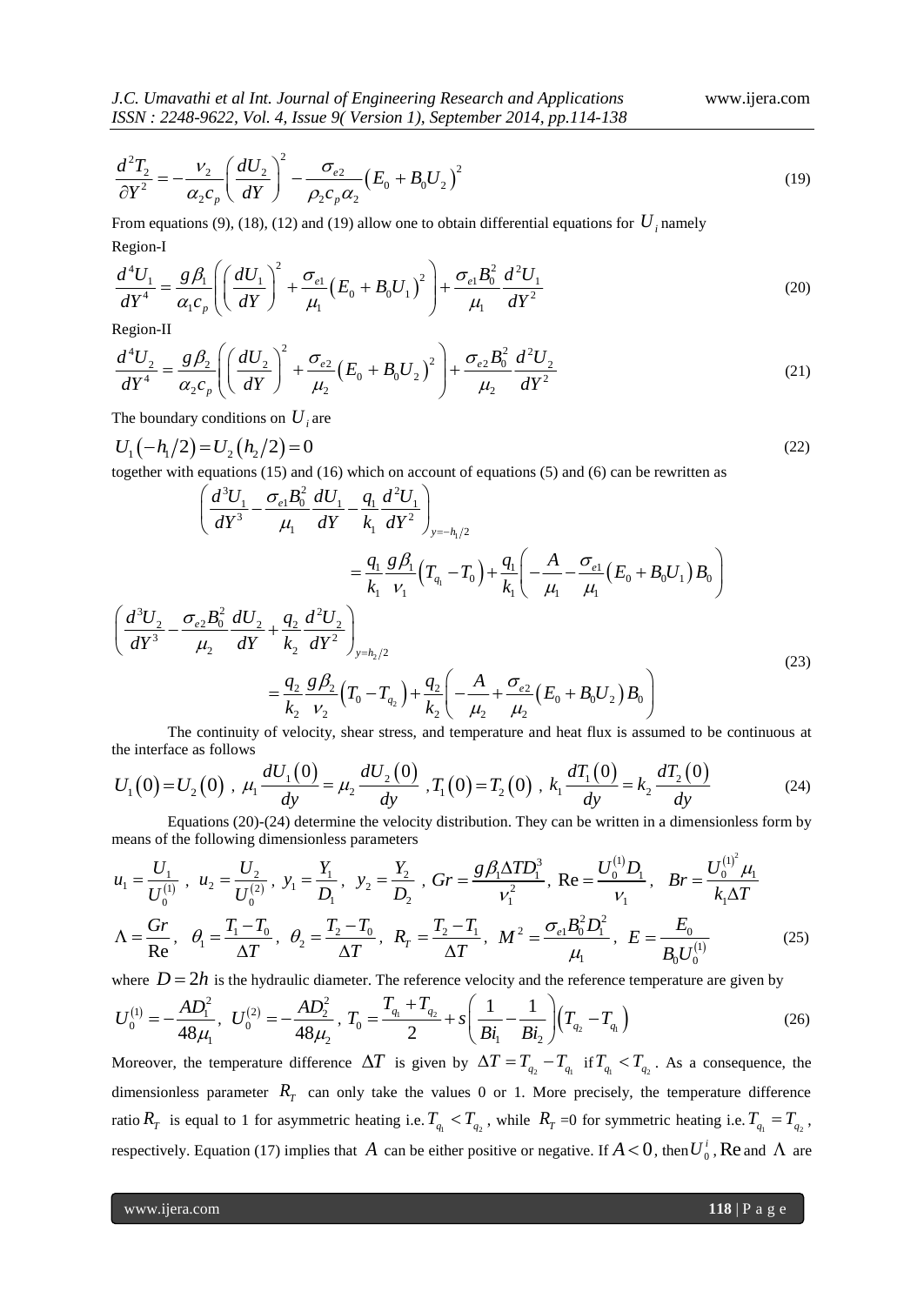negative, i.e. the flow is downward. On the other hand, if  $A > 0$ , the flow is upward, so that  $U_0^i$ , Re, and

$$
\Lambda \text{ are positive. Using equations (25) and (26), equations (20)-(24) becomes}
$$
  
Region-I  

$$
\frac{d^4 u_1}{dy^4} - M^2 \frac{d^2 u_1}{dy^2} = \Lambda Br \left( \left( \frac{du_1}{dy} \right)^2 + M^2 E^2 + M^2 u_1^2 + 2M^2 E u_1 \right)
$$
(27)

Region-II

$$
\begin{aligned}\n\text{Region-II} & \qquad \qquad \text{(a)} \\
\frac{d^4 u_2}{dy^4} - M^2 h^2 \sigma r \, m \frac{d^2 u_1}{dy^2} = \\
& \qquad \qquad \text{A } Br \, b n k h^2 \left( m h^2 \left( \frac{d u_2}{dy} \right)^2 + M^2 \sigma r \left( E^2 + m^2 h^4 u_2^2 + 2m h^2 E u_2 \right) \right)\n\end{aligned}\n\tag{28}
$$
\nThe boundary and interface conditions becomes

 $u_1(-1/4) = u_2(1/4) = 0$ ,  $u_1(0) = mh^2u_2(0)$ ,  $\frac{du_1(0)}{dy} = h \frac{du_2(0)}{dy},$  $\begin{aligned} u_1(-1/4) &= u_2(1/4) = 0 \,, \ u_1(0) &= m h^2 u_2(0) \,, \ \frac{du_1(0)}{dy} &= h \frac{du_2(0)}{dy} \,, \\ \frac{d^2 u_1}{dy^2} &- M^2 u_1 \bigg) &= \frac{1}{n b} \frac{d^2 u_2}{dy^2} - \frac{M^2 \sigma r m h^2}{n b} u_2 - 48 + M^2 E + \frac{48}{n b} - \frac{M^2 E \sigma r}{n b} \end{aligned}$  $u_1(-1/4) = u_2(1/4) = 0$ ,  $u_1(0) = mh^2u_2(0)$ ,  $\frac{du_1(0)}{dy} = h\frac{du_2(0)}{dy}$ ,<br>  $\left(\frac{d^2u_1}{dy^2} - M^2u_1\right) = \frac{1}{nb}\frac{d^2u_2}{dy^2} - \frac{M^2 \sigma r mh^2}{nb}u_2 - 48 + M^2E + \frac{48}{nb} - \frac{M^2E \sigma r}{nb}$  at  $y =$  $u_1(-1/4) - u_2(1/4) - 0$ ,  $u_1(0) - m \frac{u_2(0)}{u_2}$ ,  $\frac{dy}{dy} - n \frac{dy}{dy}$ ,<br> $\left(\frac{d^2 u_1}{dy^2} - M^2 u_1\right) = \frac{1}{nb} \frac{d^2 u_2}{dy^2} - \frac{M^2 \sigma r m h^2}{nb} u_2 - 48 + M^2 E + \frac{48}{nb} - \frac{M^2 E \sigma r}{nb}$ at  $y = 0$ ,  $\left(\frac{dy^2}{dy^2} - M \right)^2 \left(\frac{du_1}{dv}\right) = \frac{1}{nb} \left(\frac{d^3u_2}{dv^3} - M^2 \frac{du_1}{dv^3}\right) = \frac{1}{nbkh} \frac{d^3u_2}{dv^3} - \frac{M^2 \sigma r m h}{nbk} \frac{du_2}{dv^3}$  $\left(\frac{d^3 u_1}{dy^3} - M^2 \frac{du_1}{dy}\right) = \frac{1}{nbkh} \frac{d^3 u_2}{dy^3} - \frac{M^2 \sigma r mh}{nbk} \frac{du_2}{dy}$  $\left(\frac{dy^2}{dy^2} - M \frac{u_1}{u_1}\right) = \frac{1}{nb} \frac{dy^2}{dy^2} - \frac{1}{nb}$ <br> $\left(\frac{d^3u_1}{dy^3} - M^2 \frac{du_1}{dy}\right) = \frac{1}{nbkh} \frac{d^3u_2}{dy^3} - \frac{M^2 \sigma^2}{nbh}$  $\left(\frac{d^3u_1}{dy^3} - M^2\frac{du_1}{dy}\right) = \frac{1}{nbkk}$  $\left(\frac{d^3 u_1}{dy^3} - M^2 \frac{du_1}{dy}\right) = \frac{1}{nbkh} \frac{d^3 u_2}{dy^3} - \frac{M^2 \sigma r mh}{nbk} \frac{du_2}{dy}$  at  $y = 0$ ,<br>  $\frac{d^2 u_1}{dx^2} + \frac{M^2}{R} \frac{du_1}{dx^3} - \frac{1}{R^2} \frac{d^3 u_1}{dx^3} - M^2 u_1$  = -48 +  $\frac{R_r}{R} \Delta s$  1  $\frac{2u_1}{y^3} - M \frac{dy}{dy} = \frac{2}{n b k h} \frac{dy}{dy} - \frac{1}{n b k} \frac{d^3 u_1}{dy^3} - \frac{1}{n b k} \frac{dy}{dy}$  as  $y = 0$ ,<br> $\frac{2u_1}{y^3} + \frac{M^2}{x^2} \frac{du_1}{dx} - \frac{1}{x^3} \frac{d^3 u_1}{dx^3} - M^2 u_1 = -48 + \frac{R_T}{x} \Lambda s \left(1 + \frac{4}{x^3}\right) + M^2 u_1$  $rac{u_1}{2} + \frac{M^2}{Bi_1} \frac{du_1}{dy} - \frac{1}{Bi_1} \frac{d^3 u_1}{dy^3} - M^2 u_1$  $\frac{1}{2} \frac{du_1}{dy} - \frac{1}{Bi_1} \frac{d^3 u_1}{dy^3} - M^2 u_1 \Big]_{y=-1/4} = -48 + \frac{R_r}{2} \Lambda s \Bigg( 1 + \frac{4}{Bi_1} \Bigg)$  $rac{1}{nbkh} \frac{d^3 u_2}{dy^3} - \frac{M^2 \sigma r mh}{nbk} \frac{du_2}{dy}$  at  $y = 0$ ,<br>  $rac{1}{3i_1} \frac{d^3 u_1}{dy^3} - M^2 u_1$ <br>  $= -48 + \frac{R_r}{2} \Lambda s \left(1 + \frac{4}{Bi}\right)$ *T*  $\left(\frac{y_2 - M^2 G F m n}{n b k}\right)$  at  $y = 0$ ,<br>  $M^2 u_1\Big|_{y=-1/4} = -48 + \frac{R_T}{2} \Lambda s \left(1 + \frac{4}{B i_1}\right) + M^2 E$  $\left(\frac{d^3u_1}{dy^3} - M^2 \frac{du_1}{dy}\right) = \frac{1}{nbkh} \frac{d^3u_2}{dy^3} - \frac{M^2 \sigma r mh}{nbk} \frac{du_2}{dy}$  at  $y = 0$ ,<br>  $\left(\frac{d^2u_1}{dy^2} + \frac{M^2}{Bi_1} \frac{du_1}{dy} - \frac{1}{Bi_1} \frac{d^3u_1}{dy^3} - M^2u_1\right)_{y=-1/4} = -48 + \frac{R_r}{2} \Lambda s \left(1 + \frac{4}{Bi_1}\right) + M^2E$ ,  $\left(\frac{dy^3}{dy^2} + \frac{M^2}{Bi_1} \frac{du_1}{dy} - \frac{1}{Bi_1} \frac{d^3u_1}{dy^3} - M^2u_1\right)_{y=-1/4} = -48 + \frac{R_T}{2} \Lambda s \left(1 + \frac{4}{Bi_1}\right) + M^2E,$ **,**  $y^2$   $Bl_1$  dy  $Bl_1$  dy  $\int_{y=-1/4}$  2<br>  $\frac{d^2u_2}{dy^2} + \frac{1}{Bi_2} \frac{d^3u_2}{dy^3} - \frac{M^2h^2 \sigma r m}{Bi_2} \frac{du_2}{dy} - M^2h^2 \sigma r m u_2$ <br>  $\int_{y=1/4}$ 2 2 4  $\frac{dy^2}{dy^2} + \frac{Bi_2}{Bi_2} dy^3$ <br>  $\frac{48 - \frac{R_r}{2} sbn\Lambda}{1}$  $\left(\frac{d^2 u_2}{dy^2} + \frac{1}{Bi_1} \frac{d^3 u_2}{dy^3} - \frac{M^2 h_1^2}{Bi_1} \frac{d^3 u_2}{dy^3} - M^2 u_1 \right)_{y=-1/4} = -48 + \frac{N^2}{2}$ <br>  $\left(\frac{d^2 u_2}{dy^2} + \frac{1}{Bi_2} \frac{d^3 u_2}{dy^3} - \frac{M^2 h^2 \sigma r m}{Bi_2} \frac{du_2}{dy} - M^2 h^2 \sigma r m u_2 \right)_{y}$  $\frac{1}{Bi_2}$   $\frac{1}{dy^3}$   $\frac{1}{Bi_2}$   $\frac{1}{dy}$ <br> $\frac{1}{Bi_2}$   $\frac{1}{Bi_2}$   $\frac{1}{Bi_2}$   $\frac{1}{Bi_2}$   $\frac{1}{Bi_2}$   $\frac{1}{Bi_2}$   $\frac{1}{Bi_2}$  $\frac{\sigma r m}{2} \frac{a u_2}{a} - M^2 h^2 \sigma$  $\left(\frac{d^2u_2}{dy^2} + \frac{H}{Bi_1} \frac{du_1}{dy} - \frac{1}{Bi_1} \frac{d^2u_1}{dy^3} - M^2u_1\right)_{y=-1/4} = -48 + \frac{44\pi}{2} \Lambda s \left(1 + \frac{1}{Bi_1}\right) +$ <br>  $\left(\frac{d^2u_2}{dy^2} + \frac{1}{Bi_2} \frac{d^3u_2}{dy^3} - \frac{M^2h^2 \sigma r m}{Bi_2} \frac{du_2}{dy} - M^2h^2 \sigma r m u_2\right)_{y=1/4} =$  $\left(\frac{d^2u_2}{dy^2} + \frac{1}{Bi_2}\frac{d^3u_2}{dy^3} - \frac{M^2h^2\sigma r m}{Bi_2}\frac{du_2}{dy} - M^2h^2\sigma r m u_2\right)_{y=1/4} =$  $\frac{u_2}{v^3} - \frac{M^2 h^2 \sigma r m}{B i_2} \frac{d l}{d l}$ <br> $\left(1 + \frac{4}{m}\right) + M^2 \sigma r$  $\left(\frac{dy^2}{dy^2} + \frac{B_{i_2}}{B_{i_2}} \frac{dy^3}{dy^3} - \frac{B_{i_2}}{B_{i_2}} \frac{dy}{dy}\right)$ <br>-48 -  $\frac{R_r}{2}$ sbn $\Lambda \left(1 + \frac{4}{B_{i_2}}\right) + M^2 \sigma r$  1 (29)

# *Basic Idea of Differential Transformation Method (DTM)*

The transformation of the k<sup>th</sup> derivative of a function in one variable is as follows:  
\n
$$
\overline{U}(k) = \frac{1}{k!} \left[ \frac{d^k u(y)}{dy^k} \right]_{y=0}
$$
\n(30)

where  $u(y)$  is the original function and  $\overline{U}(k)$  is the transformed function which is called the T-function. The differential inverse transform of  $\overline{U}(k)$  is defined as

$$
u(y) = \sum_{k=0}^{\infty} \overline{U}(k) y^k
$$
 (31)

Equation (31) implies that the concept of the differential transformation is derived from Taylor's series expansion (see Zhou, [32]), but the method does not evaluate the derivatives symbolically. However, relative derivatives are calculated by iterative procedure that is described by the transformed equations of the original functions. In real applications, the function  $u(y)$  is a finite series and hence equation (31) can be written as

$$
u(y) = \sum_{k=0}^{n} \overline{U}(k) y^{k}
$$
 (32)

and equation (31) implies that  $u(y) = \sum U(k)$ 1 *k*  $\sum_{k=n}$  $u(y) = \sum_{k=0}^{\infty} \overline{U}(k)y$  $=\sum_{k=n+1} \overline{U}(k)y^k$  is neglected as it is small. Usually, the values of *n* are decided by a convergence of the series coefficients. Mathematical operations performed by differential transform method are listed in Table 1.

www.ijera.com **119** | P a g e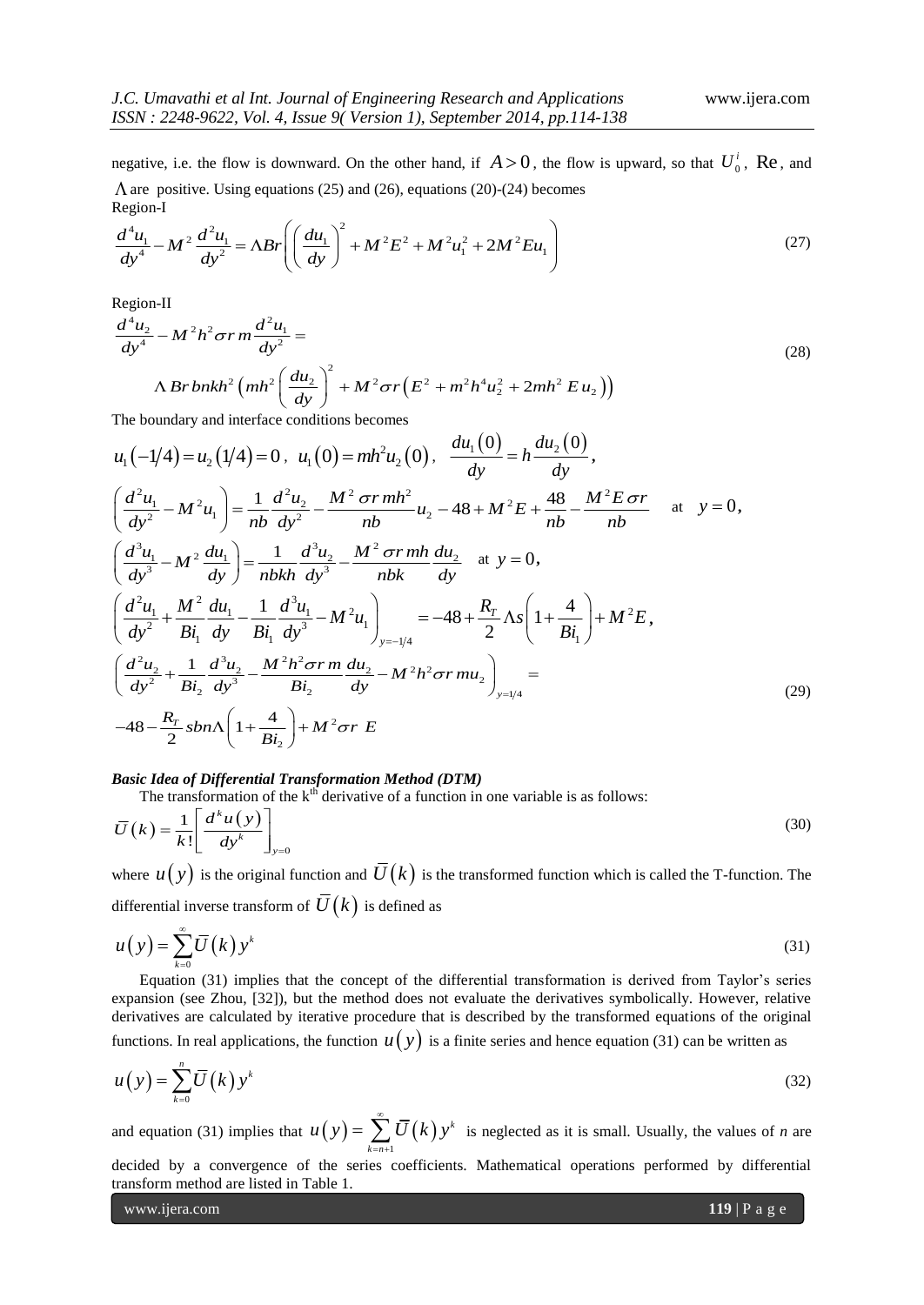# **III. SOLUTIONS**

Case-I

The solution of equations (27) and (28) using boundary and interface conditions in equation (29) in the absence of viscous dissipation term  $(Br = 0)$  is given by Region-I

$$
u_1 = c_1 + c_2 y + c_3 \text{Cosh}(My) + c_4 \text{Sinh}(My)
$$
\n(33)

Region-II

$$
\begin{aligned}\n\text{Region-II} \\
u_2 &= c_5 + c_6 y + c_7 \text{Cosh}(p_1 y) + c_8 \text{Sinh}(p_1 y)\n\end{aligned}\n\tag{34}
$$

where  $p_1 = \sqrt{M^2 h^2}$  $p_1 = \sqrt{M^2 h^2 \sigma r m}$ , and using equation (29) in equations (5) and (6), the energy balance equations becomes

Region-I

Region-I  
\n
$$
\theta_1 = \frac{1}{\Lambda} \left( -48 - \frac{d^2 u_1}{dy^2} + M^2 u_1 + M^2 E \right)
$$
\n(35)

Region-II

Region-II  
\n
$$
\theta_2 = \frac{1}{\Delta bn} \left( -48 - \frac{d^2 u_2}{dy^2} + mh^2 M^2 \sigma r u_2 + M^2 E \sigma r \right)
$$
\n(36)

Using the expressions obtained in equations (33) and (34) the energy balance equations (35) and (36) becomes Region-I

$$
\theta_1 = -\frac{1}{\Lambda} \left( 48 - M^2 \left( c_1 + c_2 y \right) + M^2 E \right)
$$
\n(37)

Region-II

Region-II  
\n
$$
\theta_2 = \frac{1}{\Lambda nb} \Big( 48 - M^2 h^2 m \sigma r \Big( c_5 + c_6 y \Big) + M^2 E \sigma r \Big)
$$
\n(38)

Case-II

The solution of equation (27) and (28) can be obtained when buoyancy forces are negligible ( $\Lambda = 0$ ) and viscous dissipation is dominating  $(Br \neq 0)$ , so that purely forced convection occurs. For this case, solutions of equations (27) and (28), using the boundary and interface conditions given by equation (29), the velocities are given by Region-I

$$
\mathcal{L}^{\text{ELOII-I}}_{\text{L}}
$$

$$
u_1 = l_1 + l_2 y + l_3 \text{Cosh}(My) + l_4 \text{Sinh}(My)
$$
\n(39)

Region-II

Region-II  
\n
$$
u_2 = l_5 + l_6 y + l_7 \text{Cosh}(p_1 y) + l_8 \text{Sinh}(p_1 y)
$$
\n(40)

The energy balance equations (18) and (19) in non-dimensional form can also be written as<br>
Region-I<br>  $\frac{d^2\theta_1}{dt^2} = -Br \left[ \left( \frac{du_1}{dt^2} \right)^2 + M^2u^2 + M^2F^2 + 2M^2Eu \right]$ Region-I

$$
\frac{d^2\theta_1}{dy^2} = -Br \left( \left( \frac{du_1}{dy} \right)^2 + M^2 u_1^2 + M^2 E^2 + 2M^2 E u_1 \right)
$$
\n(41)

Region-II

$$
dy^{2} = B \cdot \left( \left( dy \right)^{4} + M^{2} E^{4} E^{4} E^{4} \right)
$$
  
Region-II  

$$
\frac{d^{2} \theta_{2}}{dy^{2}} = -Br \left( mkh^{4} \left( \frac{du_{2}}{dy} \right)^{2} + M^{2} \sigma rkh^{2} \left( E^{2} + m^{2} h^{4} u_{2}^{2} + 2Eh^{2} m u_{2} \right) \right)
$$
(42)  
The boundary and interface conditions for temperature are

The boundary and interface conditions for temperature are  
\n
$$
\frac{d\theta_1}{dy}\Big|_{y=-1/4} - Bi_1\theta_1(-1/4) = \frac{Bi_1R_r s}{2} \left(1 + \frac{4}{Bi_1}\right), \frac{d\theta_2}{dy}\Big|_{y=1/4} + Bi_2\theta_2(1/4) = \frac{Bi_2R_r s}{2} \left(1 + \frac{4}{Bi_2}\right),
$$

www.ijera.com **120** | P a g e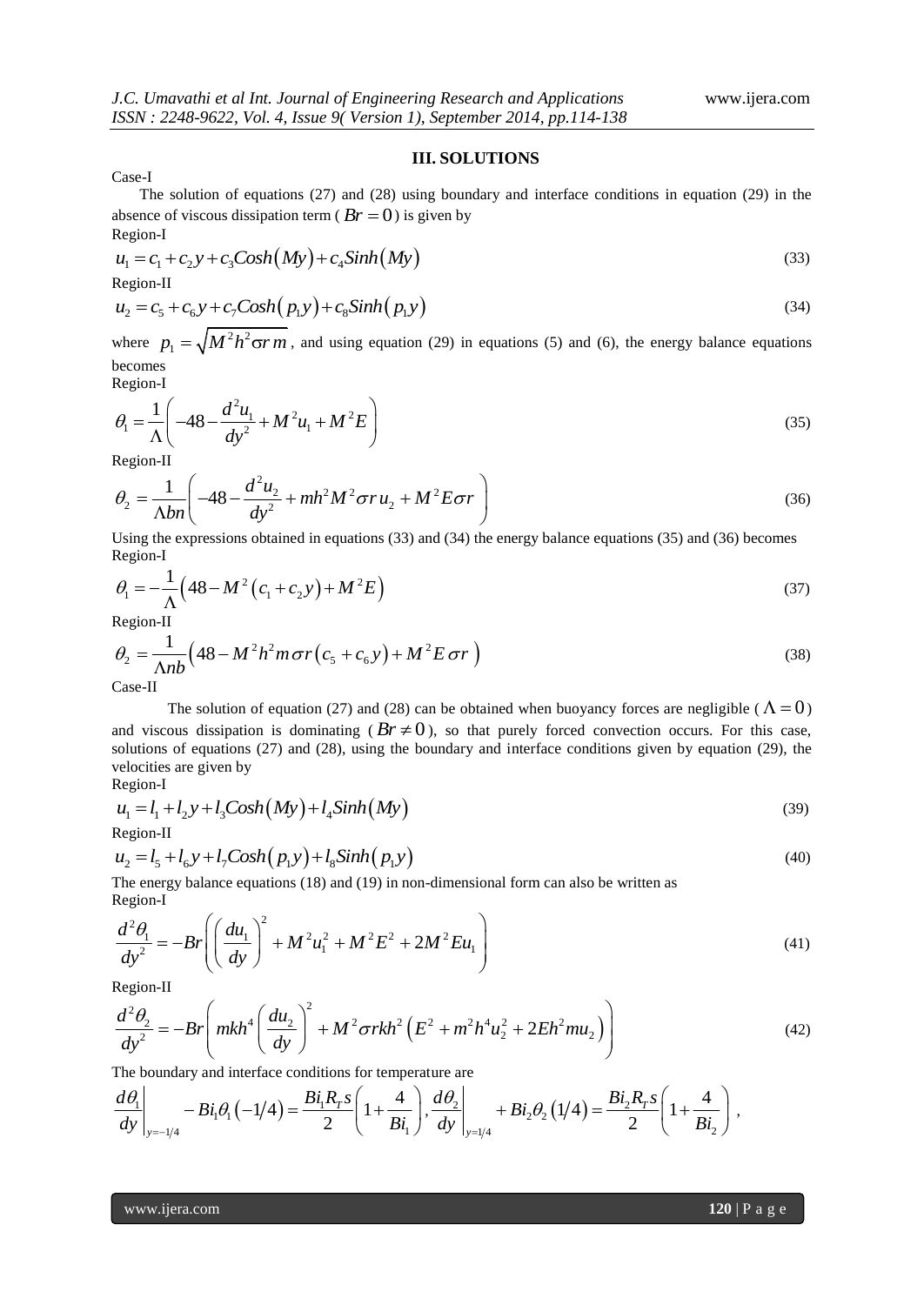*J.C. Umavathi et al Int. Journal of Engineering Research and Applications* www.ijera.com *ISSN : 2248-9622, Vol. 4, Issue 9( Version 1), September 2014, pp.114-138*

$$
\theta_1(0) = \theta_2(0), \quad \frac{d\theta_1(0)}{dy} = \frac{1}{kh} \frac{d\theta_2(0)}{dy}
$$
\n
$$
\tag{43}
$$

Using equations (39) and (40) , solving equations (41) and (42) we obtain

Region-I

Using equations (39) and (40), solving equations (41) and (42) we obtain  
\nRegion-I  
\n
$$
\theta_1 = -Br\Big( G_1Cosh(2My) + G_2Sinh(2My) + G_3Cosh(My) + G_4Sinh(My) + G_5yCosh(My) + G_6ySinh(My) + G_7y^4 + G_8y^3 + G_9y^2 \Big) + d_1y + d_2
$$
\n(44)

Region-II

$$
G_5yCosh(My) + G_6ySinh(My) + G_7y^4 + G_8y^3 + G_9y^2 + d_1y + d_2
$$
  
\nRegion-II  
\n
$$
\theta_2 = -Br\Big(G_{10}Cosh(2p_1y) + G_{11}Sinh(2p_1y) + G_{12}Cosh(p_1y) + G_{13}Sinh(p_1y) +
$$
\n
$$
G_{14}yCosh(p_1y) + G_{15}ySinh(p_1y) + G_{16}y^4 + G_{17}y^3 + G_{18}y^2\Big) + d_3y + d_4
$$
\n(44)

# **Perturbation Method (PM):**

We solve equations (27) and (28) using the perturbation method with a dimensionless parameter  $|\mathcal{E}|(\ll 1)$ 

defined as

$$
\varepsilon = \Lambda Br \tag{46}
$$

and does not depend on the reference temperature difference  $\Delta T$  . To this end the solutions are assumed in the form

form  
\n
$$
u(y) = u_0(y) + \varepsilon u_1(y) + \varepsilon^2 u_2(y) + \dots = \sum_{n=0}^{\infty} \varepsilon^n u_n(y)
$$
\n(47)

Substituting equation (47) in equation (27) and (28) and equating the coefficients of like powers of  $\varepsilon$  to zero, we obtain the zero and first order equations as follows:

Region-I

Zero-order equations

$$
\frac{d^4u_{10}}{dy^4} - M^2 \frac{d^2u_{10}}{dy^2} = 0
$$
\n(48)

$$
dy = ay
$$
  
\nFirst-order equations  
\n
$$
\frac{d^4 u_{11}}{dy^4} - M^2 \frac{d^2 u_{11}}{dy^2} = \left(\frac{du_{10}}{dy}\right)^2 + M^2 E^2 + M^2 u_{10}^2 + 2M^2 E u_{10}
$$
\n(49)  
\nRegion-II

Zero-order equations

$$
\frac{d^4 u_{20}}{dy^4} - M^2 h^2 \sigma r m \frac{d^2 u_2}{dy^2} = 0
$$
\n(50)

First-order equations

$$
\frac{d^4 u_{21}}{dy^4} - M^2 h^2 \sigma r m \frac{d^2 u_{21}}{dy^2} = 0
$$
\nFirst-order equations

\n
$$
\frac{d^4 u_{21}}{dy^4} - M^2 h^2 \sigma r m \frac{d^2 u_{21}}{dy^2} =
$$
\n
$$
\Delta Br\ b n k h^2 \left(m h^2 \left(\frac{d u_{20}}{dy}\right)^2 + M^2 \sigma r \left(E^2 + m^2 h^4 u_{20}^2 + 2m h^2 E u_{20}\right)\right)
$$
\nThe corresponding boundary and interface conditions given by equation (29) for the zeroth and first order.

The corresponding boundary and interface conditions given by equation (29) for the zeroth and first order reduces to Zeroth-order

$$
u_{10}(-1/4) = u_{20}(1/4) = 0, \ u_{10}(0) = mh^2 u_{20}(0), \ \frac{du_{10}(0)}{dy} = h \frac{du_{20}(0)}{dy},
$$

$$
\left(\frac{d^2 u_{10}}{dy^2} - M^2 u_{10}\right) = \frac{1}{nb} \frac{d^2 u_{20}}{dy^2} - \frac{M^2 \sigma r m h^2}{nb} u_{20} - 48 + M^2 E + \frac{48}{nb} - \frac{M^2 E \sigma r}{nb} \text{ at } y = 0,
$$

www.ijera.com **121** | P a g e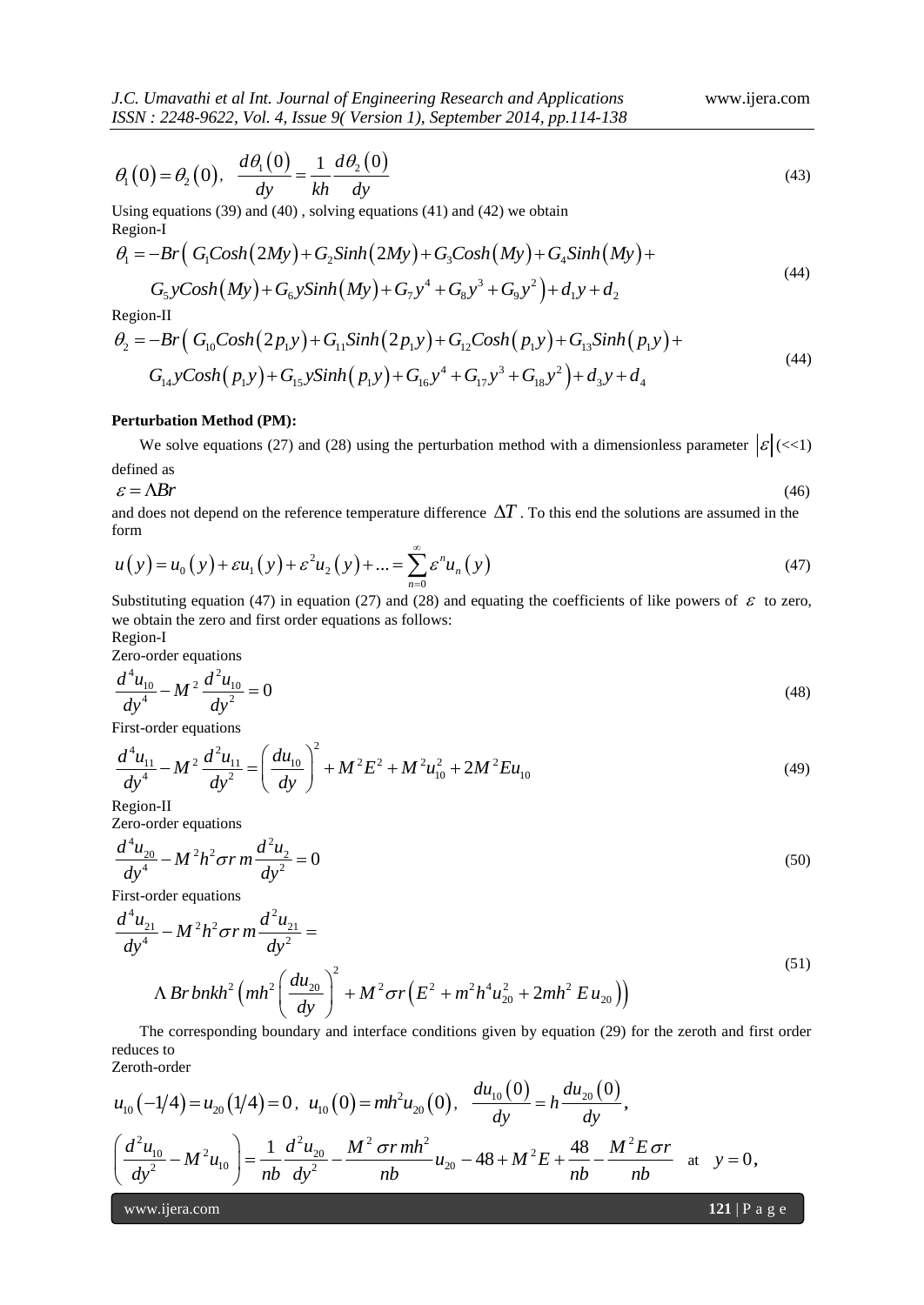$$
ISSN: 2248-9622, Vol. 4, Issue 9(Version 1), September 2014, pp.114-138
$$
\n
$$
\left(\frac{d^3u_{10}}{dy^3} - M^2 \frac{du_{10}}{dy}\right) = \frac{1}{nbkh} \frac{d^3u_{20}}{dy^3} - \frac{M^2 \sigma r mh}{nbk} \frac{du_{20}}{dy} \text{ at } y = 0,
$$
\n
$$
\left(\frac{d^2u_{10}}{dy^2} + \frac{M^2}{Bi_1} \frac{du_{10}}{dy} - \frac{1}{Bi_1} \frac{d^3u_{10}}{dy^3} - M^2u_{10}\right)_{y=-1/4} = -48 + \frac{R_r}{2} \Lambda s \left(1 + \frac{4}{Bi_1}\right) + M^2 E,
$$
\n
$$
\left(\frac{d^2u_{20}}{dy^2} + \frac{1}{Bi_2} \frac{d^3u_{20}}{dy^3} - \frac{M^2h^2 \sigma r m}{Bi_2} \frac{du_{20}}{dy} - M^2h^2 \sigma r m u_{20}\right)_{y=1/4} = -48
$$
\n
$$
-\frac{R_r}{2} shn\Lambda \left(1 + \frac{4}{Bi_2}\right) + M^2 \sigma r E
$$
\nEist order

First-order

$$
\left(\frac{d^{2}u_{10}}{dy^{3}}-M^{2}\frac{du_{10}}{dy}\right)=\frac{1}{nbkh}\frac{d^{3}u_{20}}{dy^{3}}-M^{2}\frac{d^{4}m^{3}}{dhk}\frac{dx_{20}}{dy} \text{ at } y=0,
$$
\n
$$
\left(\frac{d^{3}u_{10}}{dy^{2}}+\frac{M^{2}}{B_{1}}\frac{du_{10}}{dy}-\frac{1}{B_{1}}\frac{d^{3}u_{10}}{dy^{3}}-M^{2}u_{10}\right)_{y=-\frac{1}{2}}=-48+\frac{R_{f}}{2}\Delta s\left(1+\frac{4}{B_{1}}\right)+M^{2}E,
$$
\n
$$
\left(\frac{d^{2}u_{20}}{dy^{2}}+\frac{1}{B_{2}}\frac{d^{3}u_{20}}{dy}-\frac{M^{2}h^{2}\sigma r m}{B_{2}}\frac{du_{20}}{dy}-M^{2}h^{2}\sigma r m u_{20}\right)_{y=\frac{1}{2}}=-48
$$
\n
$$
-\frac{R_{r}}{2}\sin\Lambda\left(1+\frac{4}{B_{1}}\right)+M^{2}\sigma r E
$$
\nFirst-order\n
$$
u_{11}(-1/4)=u_{21}(1/4)=0, u_{11}(0)=mh^{2}u_{21}(0), \frac{du_{11}(0)}{dy}=h\frac{du_{21}(0)}{dy},
$$
\n
$$
\left(\frac{d^{3}u_{11}}{dy^{3}}-M^{2}u_{11}\right)=\frac{1}{nb}\frac{d^{3}u_{21}}{dy^{3}}-\frac{M^{3}\sigma r m h^{3}}{mb}u_{21} \text{ at } y=0,
$$
\n
$$
\left(\frac{d^{3}u_{11}}{dy^{3}}-M^{2}\frac{du_{11}}{dy}-\frac{1}{B_{1}}\frac{d^{3}u_{11}}{dy^{3}}-M^{2}m m m u_{21}\right)_{x=-\frac{1}{244}}=0
$$
\n
$$
\left(\frac{d^{3}u_{11}}{dy^{3}}+\frac{M^{2}u_{11}}{B_{1}}-\frac{1}{B_{1}}\frac{d^{3}u_{11}}{dy^{3}}-M^{2}u_{11}\right)_{x=-\frac{1}{244}}=0
$$
\

Solutions of zeroth-order equations (48) and (50) using boundary and interface conditions (52) are  $u_{10} = z_1 + z_2 y + z_3 \text{Cosh}(My) + z_4 \text{Sinh}(My)$  (54)

$$
u_{10} = z_1 + z_2 y + z_3 \text{Cosh}(My) + z_4 \text{Sinh}(My)
$$
\n
$$
u_{20} = z_5 + z_6 y + z_7 \text{Cosh}(p_1 y) + z_8 \text{Sinh}(p_1 y)
$$
\n(55)

Solutions of first-order equations (49) and (51) using boundary and interface conditions of equation (53) are blutions of first-order equations (49) and (51) using boundary and interface conditions of equations of equations (49) and (51) using boundary and interface conditions of equations  $x_{11} = z_9 + z_{10}y + z_{11}Cosh(My) + z_{12}Sinh(My) +$  $+ k_{10}Cosh(2My) + k_{11}Sinh(2My)$ <br>  $+ 2Cosh(My) + k_{15}y^2Sinh(My) + k_{16}y^4$  $u_{10} = z_1 + z_2y + z_3 \text{Cosh}(my) + z_4 \text{sinh}(my)$ <br>  $u_{20} = z_5 + z_6y + z_7 \text{Cosh}(p_1y) + z_8 \text{sinh}(p_1y)$ <br>
Solutions of first-order equations (49) and (51) using boundary and interface conditions of  $u_{11} = z_9 + z_{10}y + z_{11} \text{Cosh}(My) + z_{12} \text$ *k* y + z<sub>0</sub>*y* + z<sub>7</sub> Cosh ( $P_1y$ ) + z<sub>8</sub> Sinh ( $P_1y$ )<br> *k* of first-order equations (49) and (51) using boundary and interface conditions of equ<br>  $k_1 + z_{10}y + z_{11}Cosh(My) + z_{12}Sinh(My) + k_{10}Cosh(2My) + k_{11}Sinh(2My)$ <br>  $k_{12}ySinh(My$ =  $z_1$  +  $z_2$  y +  $z_3$ Cosh( $My$ ) +  $z_4$ Sinh( $My$ )<br>
=  $z_5$  +  $z_6$  y +  $z_7$ Cosh( $p_1$ y) +  $z_8$ Sinh( $p_1$ y)<br>
tions of first-order equations (49) and (51) using boundary and interface conditions of<br>
=  $z_9$  +  $z_{10}$  y  $-2.5 + 2.6y + 2.7 \text{Cosn}(p_1y) + 2.8 \text{Sim}(p_1y)$ <br>
ons of first-order equations (49) and (51) using boundary and interface conditions of equation (53)<br>  $z_9 + z_{10}y + z_{11} \text{Cosh}(My) + z_{12} \text{Sinh}(My) + k_{10} \text{Cosh}(2My) + k_{11} \text{Sinh}(2My)$ <br>

$$
u_{11} = z_9 + z_{10}y + z_{11}Cosh(My) + z_{12}Sinh(My) + k_{10}Cosh(2My) + k_{11}Sinh(2My) + k_{12}ySinh(My) + k_{13}yCosh(My) + k_{14}y^2Cosh(My) + k_{15}y^2Sinh(My) + k_{16}y^4 + k_{17}y^3 + k_{18}y^2
$$
\n
$$
u_{21} = z_{13} + z_{14}y + z_{15}Cosh(p_1y) + z_{16}Sinh(p_1y) + A_2(k_{28}Cosh(2p_1y) + k_{29}Sinh(2p_1y)
$$
\n
$$
u_{21} = z_{13} + z_{14}y + z_{15}Cosh(p_1y) + z_{16}Sinh(p_1y) + A_2(k_{28}Cosh(2p_1y) + k_{29}Sinh(2p_1y)
$$
\n(57)

$$
+k_{17}y^{3} + k_{18}y^{2}
$$
  
\n
$$
u_{21} = z_{13} + z_{14}y + z_{15}Cosh(p_{1}y) + z_{16}Sinh(p_{1}y) + A_{2}(k_{28}Cosh(2p_{1}y) + k_{29}Sinh(2p_{1}y) + k_{30}ySinh(p_{1}y) + k_{31}yCosh(p_{1}y) + k_{32}y^{2}Cosh(p_{1}y) + k_{33}y^{2}Sinh(p_{1}y) + k_{34}y^{4}
$$
\n(57)  
\n
$$
+k_{35}y^{3} + k_{36}y^{2}
$$
\nUsing the equations (54) (57), the expressions for energy belongs to equations (25) and (26)

Using velocities given by equations (54)-(57), the expressions for energy balance equations (35) and (36) becomes

Region-I

becomes  
\nRegion-I  
\n
$$
\theta_1 = \frac{1}{\Lambda} \left( -48 - \varepsilon \left( 3M^2 k_{10} \cosh(2My) + 3M^2 k_{11} \sinh(2My) + 2M k_{12} \cosh(My) + 2M k_{13} \sinh(My) + k_{14} \left( 4My \sinh(My) + 2Cosh(My) \right) + k_{15} \left( 4My \cosh(My) + 2\sinh(My) \right) + k_{16} \left( 12y^2 + M^2 y^4 \right) + k_{17} \left( 6y + M^2 y^3 \right) + k_{18} \left( 2 + M^2 y^2 \right) + M^2 \left( z_9 + z_{10} y \right) \right) + M^2 E + M^2 \left( z_1 + z_2 y \right)
$$
\n(58)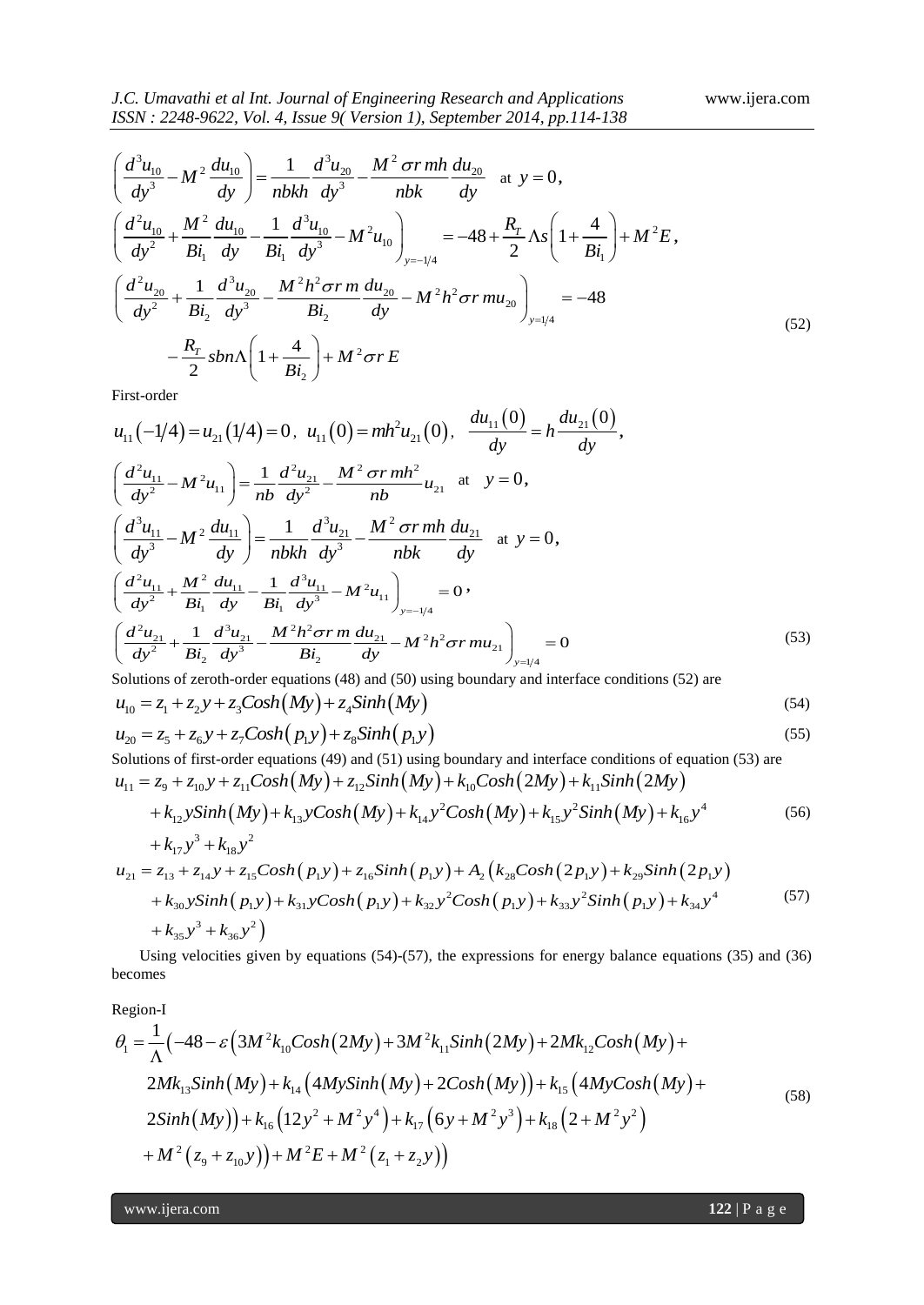Region-II

$$
ISSN: 2248-9622, Vol. 4, Issue 9( Version 1), September 2014, pp.114-138
$$
  
Region-II  

$$
\theta_2 = \frac{1}{\Lambda bn} \left( -48 - \varepsilon \left( A_2 \left( 3p_1^2 k_{28} Cost(2p_1 y) + 3p_1^2 k_{29} Simh(2p_1 y) + 2p_1 k_{30} Cost(p_1 y) + 2p_1 k_{31} Simh(p_1 y) + k_{32} \left( 4p_1 ySimh(p_1 y) + 2Cosh(p_1 y) \right) + k_{33} \left( 4p_1 yCost(p_1 y) + 2Simh(p_1 y) \right) + k_{34} \left( 12y^2 + p_1^2 y^4 \right) + k_{35} \left( 6y + p_1^2 y^3 \right) + k_{36} \left( 2 + p_1^2 y^2 \right) \right)
$$

$$
+ p_1^2 \left( z_{13} + z_{14} y \right) + M^2 E \sigma r E r + p_1^2 \left( z_5 + z_6 y \right)
$$
(59)

#### **Solution with differential transformation method (DTM)**

Now Differential Transformation Method has been applied to solving equations (27) and (28). Taking the differential transformation of equations (27) and (28) with respect to *k*, and following the process as given in Table 1 yields:<br>  $U(r+4) = \frac{1}{(r+1)(r+2)(r+3)(r+4)} (M^2(r+1)(r+2)U(r+2)$ Table 1 yields: 1

The formula for equations (27) and (26) with respect to *R*, and following the process as given in  
\nTable 1 yields:  
\n
$$
U(r+4) = \frac{1}{(r+1)(r+2)(r+3)(r+4)} (M^2(r+1)(r+2)U(r+2) + \Lambda Br \sum_{s=0}^{r} (r-s+1)(s+1)U(r-s+1)U(s+1) + \Lambda Br \left(M^2 E^2 \delta(r) + M^2 \sum_{s=0}^{r} U(r-s)U(s) + 2M^2 EU(r) \right)
$$
\n
$$
V(r+4) = \frac{1}{(r+1)(r+2)(r+3)(r+4)} (M^2 h^2 \sigma r m(r+1)(r+2)V(r+2) + \Lambda Br nbkh^2 (mh^2 \sum_{s=0}^{r} (r-s+1)(s+1)V(r-s+1)V(s+1) + M^2 E^2 \sigma r Er^2 \delta(r) + M^2 h^4 \sigma r m^2 \sum_{s=0}^{r} V(r-s)V(s)
$$
\n
$$
+2M^2 Eh^2 \sigma r E r m V(r)
$$
\n(61)

The differential transform of the initial conditions are as follows

The differential transform of the initial conditions are as follows  
\n
$$
U(0) = c_1, \qquad U(1) = c_2, \qquad U(2) = \frac{c_3}{2}, \qquad U(3) = \frac{c_4}{6}, \quad V(0) = \frac{c_1}{mh^2}, V(1) = \frac{c_2}{h},
$$
\n
$$
V(2) = \left(c_3 - M^2 c_1 + \frac{M^2 \sigma r c_1}{nb} - A_{11}\right) \frac{nb}{2}, \quad U(3) = \frac{\left(c_4 - M^2 c_2 + \frac{A_{12} c_2}{h}\right) nbkh}{6}
$$
\n
$$
\text{Where } A_{11} = -48 + M^2 E + \frac{48}{nh} - \frac{M^2 E \sigma r}{nh}, \quad A_{12} = -\frac{M^2 \sigma rhm}{nhh} \tag{62}
$$

Where 
$$
A_{11} = -48 + M^2 E + \frac{48}{nb} - \frac{M^2 E \sigma r}{nb}
$$
,  $A_{12} = -\frac{M^2 \sigma r h n}{nbk}$ 

Using the conditions as given in equation (62), one can evaluate the unknowns  $c_1$ ,  $c_2$ ,  $c_3$ , and  $c_4$ . By using the DTM and the transformed boundary conditions, above equations that finally leads to the solution of a system of algebraic equations.

A Nusselt number can be defined at each boundary, as follows:

of algebraic equations.  
\nA Nusselt number can be defined at each boundary, as follows:  
\n
$$
Nu_1 = \frac{2(h_1 + h_2)}{R_T \left[T_2 \left(h_2/2\right) - T_1 \left(-h_1/2\right)\right] + (1 - R_T)\Delta T} \frac{dT_1}{dY}\Big|_{Y = -h_1/2}
$$
\n
$$
Nu_2 = \frac{2(h_1 + h_2)}{R_T \left[T_2 \left(h_2/2\right) - T_1 \left(-h_1/2\right)\right] + (1 - R_T)\Delta T} \frac{dT_2}{dY}\Big|_{Y = h_2/2}
$$
\n(63)

www.ijera.com **123** | P a g e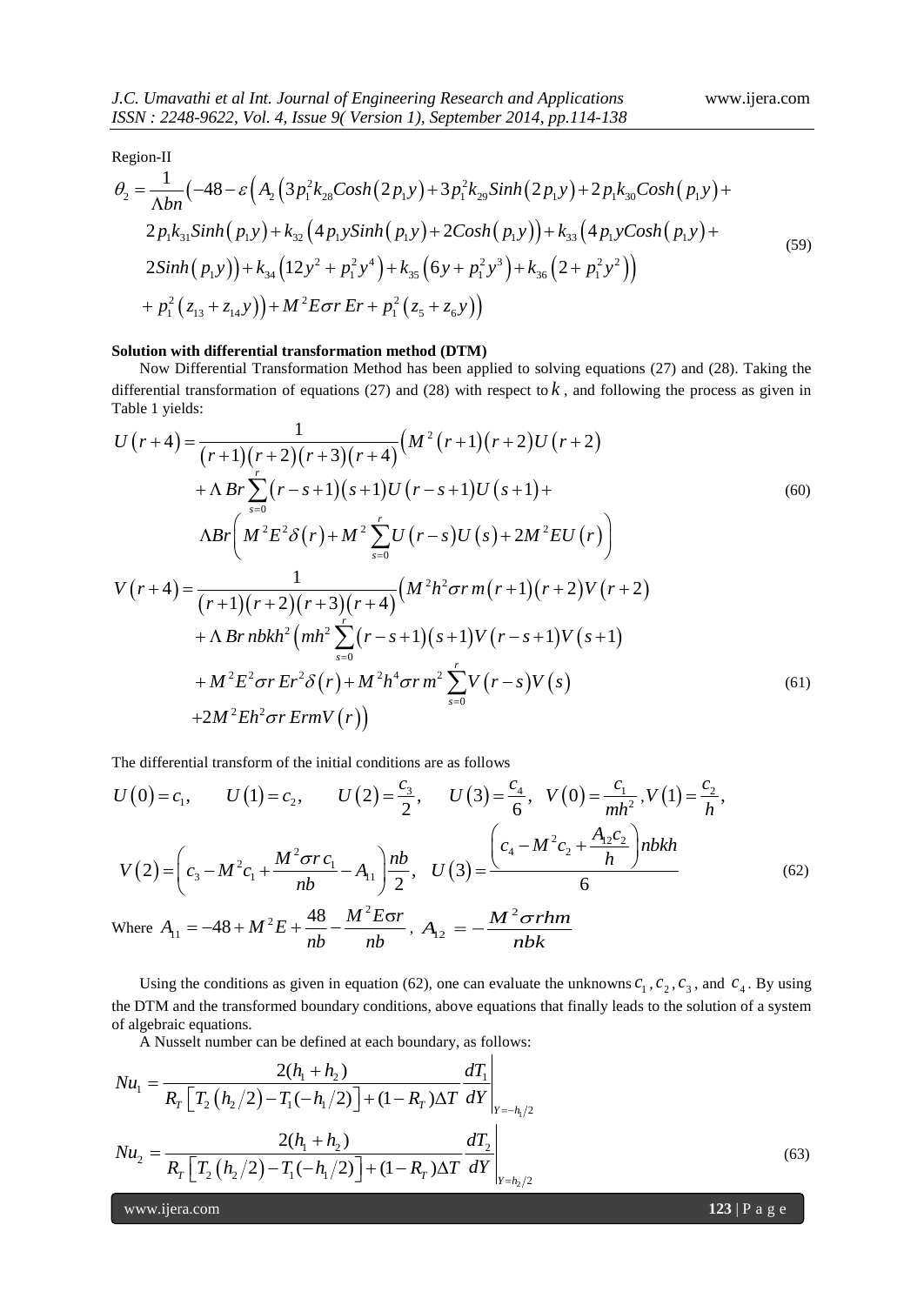By employing equation (25), in equation (63) can be written as  
\n
$$
Nu_{1} = \frac{(1+h)}{R_{T} \left[\theta_{2} (1/4) - \theta_{1} (-1/4)\right] + (1 - R_{T})} \frac{d\theta_{1}}{dy}\Big|_{y=-1/4}
$$
\n
$$
Nu_{2} = \frac{(1+1/h)}{R_{T} \left[\theta_{2} (1/4) - \theta_{1} (-1/4)\right] + (1 - R_{T})} \frac{d\theta_{2}}{dy}\Big|_{y=1/4}.
$$
\n(65)

## **IV. RESULTS AND DISCUSSION**

In this section the fluid flow and heat transfer results for electrically conducting immiscible fluid flow in vertical channel are discussed in the presence of an applied magnetic field  $B_0$  normal to gravity and applied electric field  $E_0$  perpendicular to  $B_0$  including the effects of both viscous and Ohmic dissipations. Robin boundary conditions for equal and unequal wall temperatures have been incorporated for the boundary conditions. The governing equations which are highly non-linear and coupled are solved by the well known perturbation method using the product of mixed convection parameter  $\Lambda$  and Brinkman number  $Br$  as perturbation parameter. The solutions obtained by perturbation method cannot be used for large values of perturbation parameters  $\varepsilon$ . However this condition on  $\varepsilon$  is relaxed by finding the solutions of the basic equations using DTM which is a semi analytical method. The electric field load parameter  $E = 0$  corresponds to short circuits configuration and  $E \neq 0$  corresponds to open circuit configuration and the values of  $E$  may be taken as positive or negative depending on the polarity of  $E_0$ .

In the absence of viscous dissipation  $(Br = 0)$  and mixed convection parameter  $\Lambda$ , exact solutions can be obtained. The flow field for asymmetric heating and  $Br = 0$  is shown in figure 2. This figure indicates that there is a flow reversal near the cold wall for  $\Lambda = 1000$  and there is a symmetric profile for  $\Lambda = 0$  for both open and short circuits.

In the absence of mixed convection parameter  $\Lambda$ , plots of  $\theta$  for equal and unequal Biot numbers are shown in figures 3a and 3b respectively for various values of Brinkman number. As the Brinkman number *Br* increases, temperature field is enhanced for both equal and unequal Biot number. The magnitude of enhancement at the cold wall is very large for unequal Biot numbers when compared with equal Biot numbers for all values of electric field load parameter *E* . Similar nature was also observed by Zanchini [26] for one fluid model for short circuits and in the absence of Hartman number.

The effect of  $\Lambda$  and  $\varepsilon$  on the flow field is shown in figures 4a and 4b for open circuit. It is seen that the velocity and temperature are increasing functions of  $\varepsilon$  for upward flow, velocity is a decreasing function of  $\varepsilon$ and temperature is an increasing function of  $\varepsilon$  for downward flow. The enhancement of flow for  $\varepsilon > 0$ implies that a greater energy generated by viscous dissipation yields a greater fluid temperature and as a consequence a stronger buoyancy force occurs. One can also reveal from figures 4a and 4b that the solution agree very well between perturbation method and differential transform method for  $\epsilon > 0$  and differs slightly for  $\varepsilon = 2$  but becomes large for  $\varepsilon = 4$  for both buoyancy assisting  $(\Lambda > 0)$  and buoyancy opposing  $(\Lambda < 0)$  flows. Further there is a flow reversal at the cold wall for  $\Lambda = 500$  and at the hot wall for  $\Lambda = -500$ . The effects of  $\varepsilon$  and  $\Lambda$  on the flow was also the similar result observed for one fluid model for purely viscous fluid by Barletta [25] for isothermal wall conditions.

To understand the effects of Hartman number  $M$  and electric field load parameter  $E$ , the plots  $u$  and  $\theta$ are drawn in figures 5a and 5b for equal Biot numbers. It is seen that for both open and short circuits the effects of M is to de-accelerate the flow. This is a classical Hartman result. The plots of  $u$  and  $\theta$  for variations of viscosity ratio  $m$  is shown in figures 6a and 6b for variations of  $E$ . It is seen that as  $m$  increases velocity increases in region-I and decrease in region-II for both open and short circuits. Flow reversal is observed at the cold wall and the intensity of reversal flow increases for decreasing values of  $m$ . The slope at the interface suddenly drops for values of  $m > 1$  due to the condition imposed at the interface  $(u_1 = mh^2u_2)$ . Figure 6b shows that there is no effect of either  $m$  or  $E$  on the temperature field. The figures 7a and 7b refer to the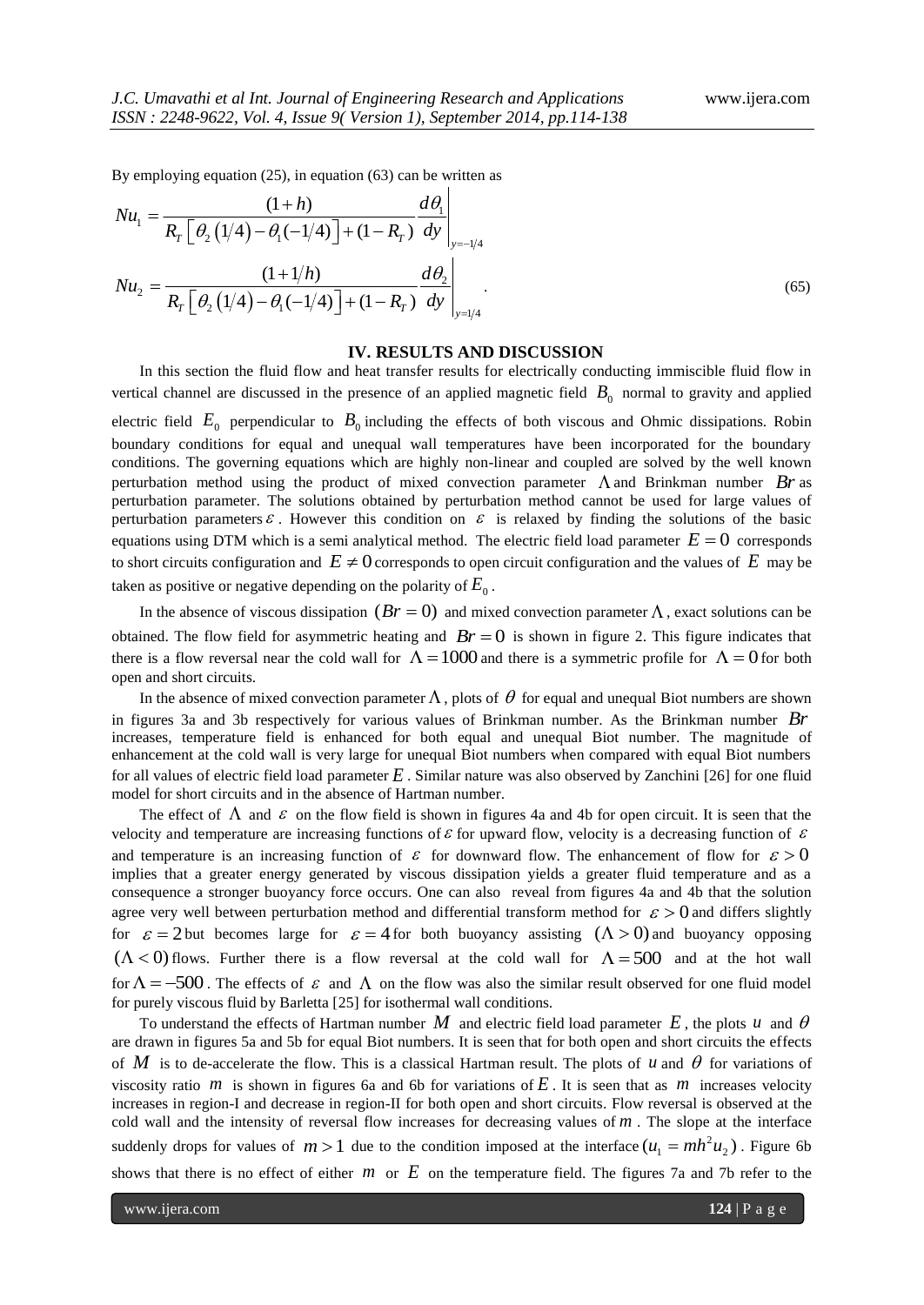influence of width ratio  $h$  on the velocity and temperature for open and short circuits. As  $h$  increases flow decreases in both the regions for open and short circuits. However the temperature filed is not affected by *E* . Further the flow reversal is also observed for variations of *h* at the cold wall and the intensity of reversal flow increases as *h* increases. One can observe from figures 6b and 7b that there is no drop of the slope at the interface on that temperature owing to the continuity of heat flux at the interface  $\left(d\theta_1/dy = k\left(d\theta_2/dy\right)\right)$ .

Figures 8a and 8b exhibit the effect of thermal conductivity ratio *k* on the velocity and temperature fields. The effect of  $k$  is similar to the effect of  $h$  i.e. both the velocity and temperature decreases for increase in the value of *k* in both regions. Here also there is a flow reversal at the cold wall and the intensity of reversal flow increases with increase in  $k$  for all values of  $E$ .

The plots of *u* and  $\theta$  are drawn in figure 9a and 9b for unequal Biot numbers with  $R_T$  (asymmetric wall heating condition) for both open and short circuits. It is seen from figure 9a that there is no flow reversal either at cold wall or at the hot wall as observed for equal Biot numbers for all values of  $E$ . However the effect of  $\varepsilon$ on  $u$  and  $\theta$  for unequal Biot numbers remains the same for equal Biot numbers. The magnitude of temperature at the left wall for unequal Biot numbers is very large when compared to equal Biot numbers for all values of *E* .

Considering symmetric wall heat condition  $(R_T = 0)$ , the plots of *u* and  $\theta$  are drawn and shown in figures 10a, b and 11a, b for equal and unequal Biot numbers for both open and short circuits. It is seen from these four figures that both *u* and  $\Lambda \theta$  are increasing functions of  $\varepsilon$  for  $E = 0, \pm 1$ . Further the temperature profiles are symmetric for equal Biot numbers and the magnitude of temperature at the left wall is very large for unequal Biot numbers which was the similar nature observed for asymmetric wall heat conditions.

Figures 12a, b shows the plots of  $Nu_1$  and  $Nu_2$  for  $\Lambda = 500,100, -300$  versus  $|\varepsilon|$  for both open and short circuits. These figures tells that  $Nu_1$  is an increasing function of  $|\varepsilon|$  while  $Nu_2$  is decreasing function of  $\varepsilon$  for both open and short circuits. Further the effects of  $\varepsilon$  on  $Nu_1$  and  $Nu_2$  is stronger for lower values of  $\Lambda$ for buoyancy assisting flow. In order to compare the present results with the earlier published work the values of viscosity ratio, width ratio and conductivity ratio taken as 1. The effects of Biot numbers on symmetric wall heat conditions and Nusselt numbers in the absence of Hartman number and electric field load parameter are the similar result observed by Zanchini [26] for one fluid model.

Tables 2-4 are the velocity and temperature solutions obtained by PM and DTM for symmetric and asymmetric wall heating conditions varying the perturbation parameter  $\varepsilon$  for equal and unequal Biot numbers. In Table 2, it is seen that in the absence of perturbation parameter, the PM and DTM solutions are equal for both

the velocity and temperature fields. When the perturbation parameter  $\varepsilon$  is increased  $(\varepsilon = 2)$ , it is seen that the

PM and DTM solutions do not agree. Similar nature is also observed in Table 3 and 4 for PM and DTM solutions. Table 2 and 3 are the solutions of velocity and temperature for asymmetric wall heating conditions for equal and unequal Biot numbers respectively. Table 2 and 3 also reveals that the percentage of error is large at the interface for velocity when compared with the error at the boundaries. Further the percentage of error between PM and DTM is large for unequal Biot numbers when compared with equal Biot numbers. Table 4 displays the solutions of symmetric wall heating conditions for equal Biot numbers. The percentage of error is less for symmetric wall heating conditions for equal Biot numbers when compared with asymmetric wall heat conditions.

| Original function      | Transformed function   |  |
|------------------------|------------------------|--|
| $y(x) = g(x) \pm h(x)$ | $Y(k) = G(k) \pm H(k)$ |  |
| $y(x) = \alpha g(x)$   | $Y(k) = \alpha G(k)$   |  |

Table 1: The operations for the one-dimensional differential transform method.

| $y(x) = g(x) \pm h(x)$         | $Y(k) = G(k) \pm H(k)$    |
|--------------------------------|---------------------------|
| $y(x) = \alpha g(x)$           | $Y(k) = \alpha G(k)$      |
| $y(x) = \frac{dg(x)}{dx}$      | $Y(k) = (k+1)G(k+1)$      |
| $y(x) = \frac{d^2 g(x)}{dx^2}$ | $Y(k) = (k+1)(k+2)G(k+2)$ |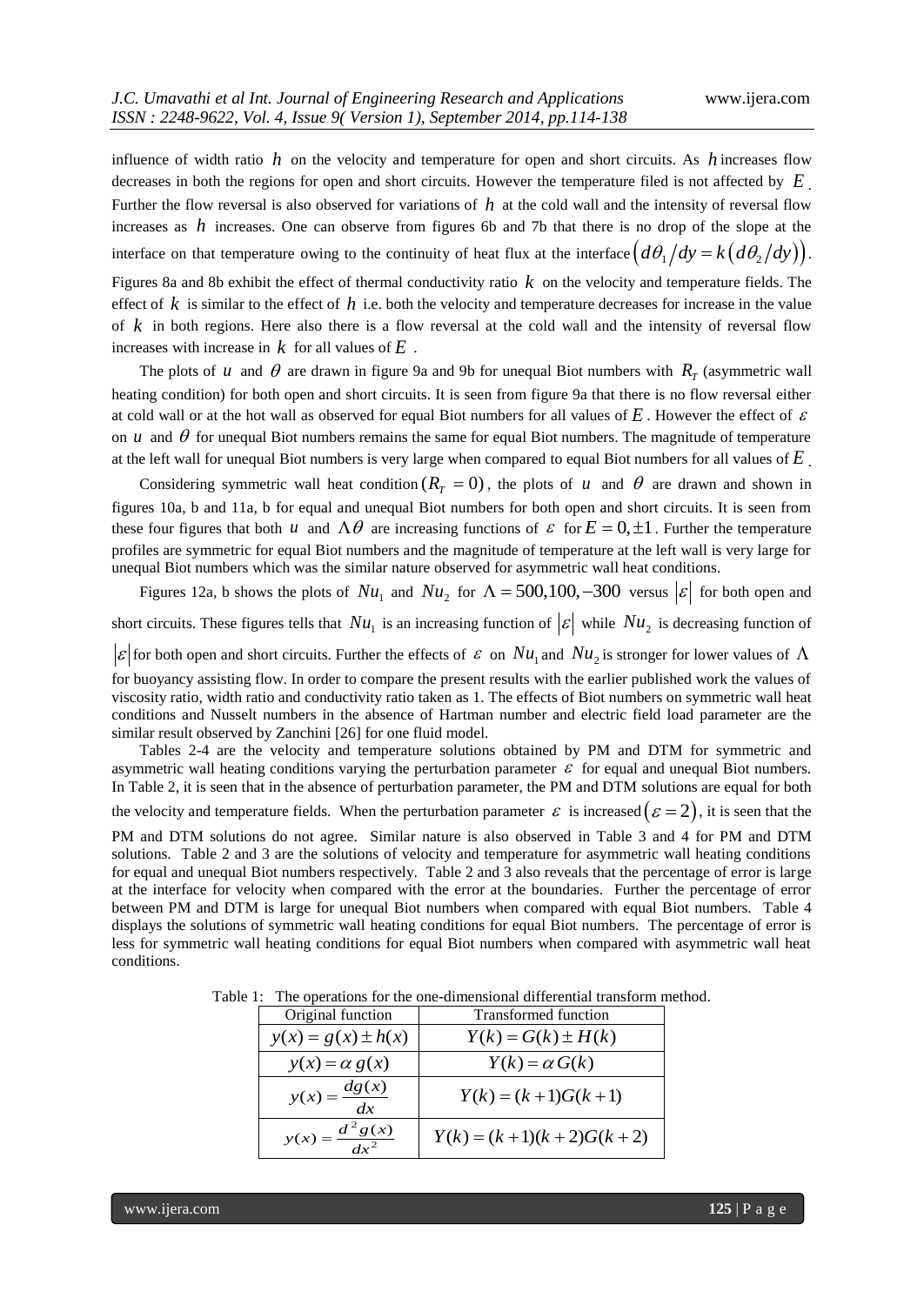| J.C. Umavathi et al Int. Journal of Engineering Research and Applications |  |  |  |
|---------------------------------------------------------------------------|--|--|--|
| ISSN: 2248-9622, Vol. 4, Issue 9(Version 1), September 2014, pp.114-138   |  |  |  |

| $y(x) = g(x)h(x)$ | $Y(k) = \sum G(l)H(k-l)$<br>$l=0$                                                                    |
|-------------------|------------------------------------------------------------------------------------------------------|
| $y(x) = x^m$      | $Y(k) = \delta(k - m) = \begin{cases} 1, & \text{if } k = m \\ 0, & \text{if } k \neq m \end{cases}$ |

Table 2: Values of velocity and Temperature for  $\Lambda = 500$  and  $R_T = 1, M = 4, E = -1$ 

| y        | $\varepsilon = 0$ , $Bi_1 = Bi_2 = 10$ |             |             | $\varepsilon = 2$ , $Bi_1 = Bi_2 = 10$ |             |          |
|----------|----------------------------------------|-------------|-------------|----------------------------------------|-------------|----------|
|          | <b>PM</b>                              | <b>DTM</b>  | $%$ error   | PM                                     | <b>DTM</b>  | % error  |
| $-0.250$ | 0.000000                               | 0.000000    | 0.00%       | 0.000000                               | 0.000000    | 0.00%    |
| $-0.150$ | 0.276790                               | 0.276790    | 0.00%       | 0.370820                               | 0.385670    | 1.49%    |
| $-0.050$ | 1.035680                               | 1.035680    | $0.00\%$    | 1.184140                               | 1.207620    | 2.35%    |
| 0.000    | 1.407780                               | 1.407780    | 0.00%       | 1.565790                               | 1.590860    | 2.51%    |
| 0.050    | 1.675850                               | 1.675850    | 0.00%       | 1.830670                               | 1.855350    | 2.47%    |
| 0.150    | 1.577240                               | 1.577240    | $0.00\%$    | 1.684980                               | 1.702290    | 1.73%    |
| 0.250    | 0.000000                               | 0.000000    | $0.00\%$    | 0.000000                               | 0.000000    | $0.00\%$ |
|          |                                        |             | Temperature |                                        |             |          |
| $-0.250$ | $-0.357140$                            | $-0.357140$ | 0.00%       | $-0.351440$                            | $-0.350540$ |          |
| $-0.150$ | $-0.214290$                            | $-0.214290$ | 0.00%       | $-0.203310$                            | $-0.201580$ | 0.17%    |
| $-0.050$ | $-0.071430$                            | $-0.071430$ | $0.00\%$    | $-0.056990$                            | $-0.054750$ | 0.22%    |
| 0.000    | 0.000000                               | 0.000000    | 0.00%       | 0.015240                               | 0.017630    | 0.24%    |
| 0.050    | 0.071430                               | 0.071430    | $0.00\%$    | 0.087010                               | 0.089500    | 0.25%    |
| 0.150    | 0.214290                               | 0.214290    | 0.00%       | 0.229940                               | 0.232520    | 0.26%    |
| 0.250    | 0.357140                               | 0.357140    | 0.00%       | 0.368830                               | 0.370680    | 0.19%    |

Table 3: Values of velocity and Temperature for  $\Lambda = 500$  and  $R_T = 1, M = 4, E = -1$ 

| у        | $\varepsilon = 0$ , $Bi_1 = 0.1$ , $Bi_2 = 10$ |             |             | $\varepsilon = 2$ , $Bi_1 = 0.1$ , $Bi_2 = 10$ |            |          |
|----------|------------------------------------------------|-------------|-------------|------------------------------------------------|------------|----------|
|          | <b>PM</b>                                      | <b>DTM</b>  | % error     | <b>PM</b>                                      | <b>DTM</b> | % error  |
| $-0.250$ | 0.000000                                       | 0.000000    | $0.00\%$    | 0.000000                                       | 0.000000   | $0.00\%$ |
| $-0.150$ | 0.884080                                       | 0.884080    | $0.00\%$    | 1.060240                                       | 1.193770   | 13.35%   |
| $-0.050$ | 1.334630                                       | 1.334630    | 0.00%       | 1.575460                                       | 1.757670   | 18.22%   |
| 0.000    | 1.407780                                       | 1.407780    | $0.00\%$    | 1.648480                                       | 1.830280   | 18.18%   |
| 0.050    | 1.376900                                       | 1.376900    | $0.00\%$    | 1.599440                                       | 1.767120   | 16.77%   |
| 0.150    | 0.969960                                       | 0.969960    | $0.00\%$    | 1.109010                                       | 1.212970   | 10.40%   |
| 0.250    | 0.000000                                       | 0.000000    | 0.00%       | 0.000000                                       | 0.000000   | $0.00\%$ |
|          |                                                |             | Temperature |                                                |            |          |
| $-0.250$ | $-0.023580$                                    | $-0.023580$ | 0.00%       | 0.005940                                       | 0.028420   | 2.25%    |
| $-0.150$ | $-0.014150$                                    | $-0.014150$ | $0.00\%$    | 0.013640                                       | 0.034770   | 2.11%    |
| $-0.050$ | $-0.004720$                                    | $-0.004720$ | $0.00\%$    | 0.019390                                       | 0.037730   | 1.83%    |
| 0.000    | 0.000000                                       | 0.000000    | $0.00\%$    | 0.022080                                       | 0.038840   | 1.68%    |
| 0.050    | 0.004720                                       | 0.004720    | $0.00\%$    | 0.024730                                       | 0.039840   | 1.51%    |
| 0.150    | 0.014150                                       | 0.014150    | 0.00%       | 0.029720                                       | 0.041100   | 1.14%    |
| 0.250    | 0.023580                                       | 0.023580    | $0.00\%$    | 0.032630                                       | 0.038930   | 0.63%    |

Table 4: Values of velocity and Temperature for  $R_T = 0, M = 4, E = -1$ 

| $\mathcal{V}$ | $\varepsilon = 0$ , $Bi_1 = Bi_2 = 10$ |            |          | $\varepsilon = 2$ , $Bi_1 = Bi_2 = 10$ |            |         |
|---------------|----------------------------------------|------------|----------|----------------------------------------|------------|---------|
|               | <b>PM</b>                              | <b>DTM</b> | % error  | PM                                     | <b>DTM</b> | % error |
| $-0.250$      | 0.000000                               | 0.000000   | 0.00%    | 0.000000                               | 0.000000   | 0.00%   |
| $-0.150$      | 0.927020                               | 0.927020   | 0.00%    | 0.978550                               | 0.985610   | 0.71%   |
| $-0.050$      | 1.355770                               | 1.355770   | $0.00\%$ | 1.432300                               | 1.442850   | 1.06%   |
| 0.000         | 1.407780                               | 1.407780   | $0.00\%$ | 1.487380                               | 1.498360   | 1.10%   |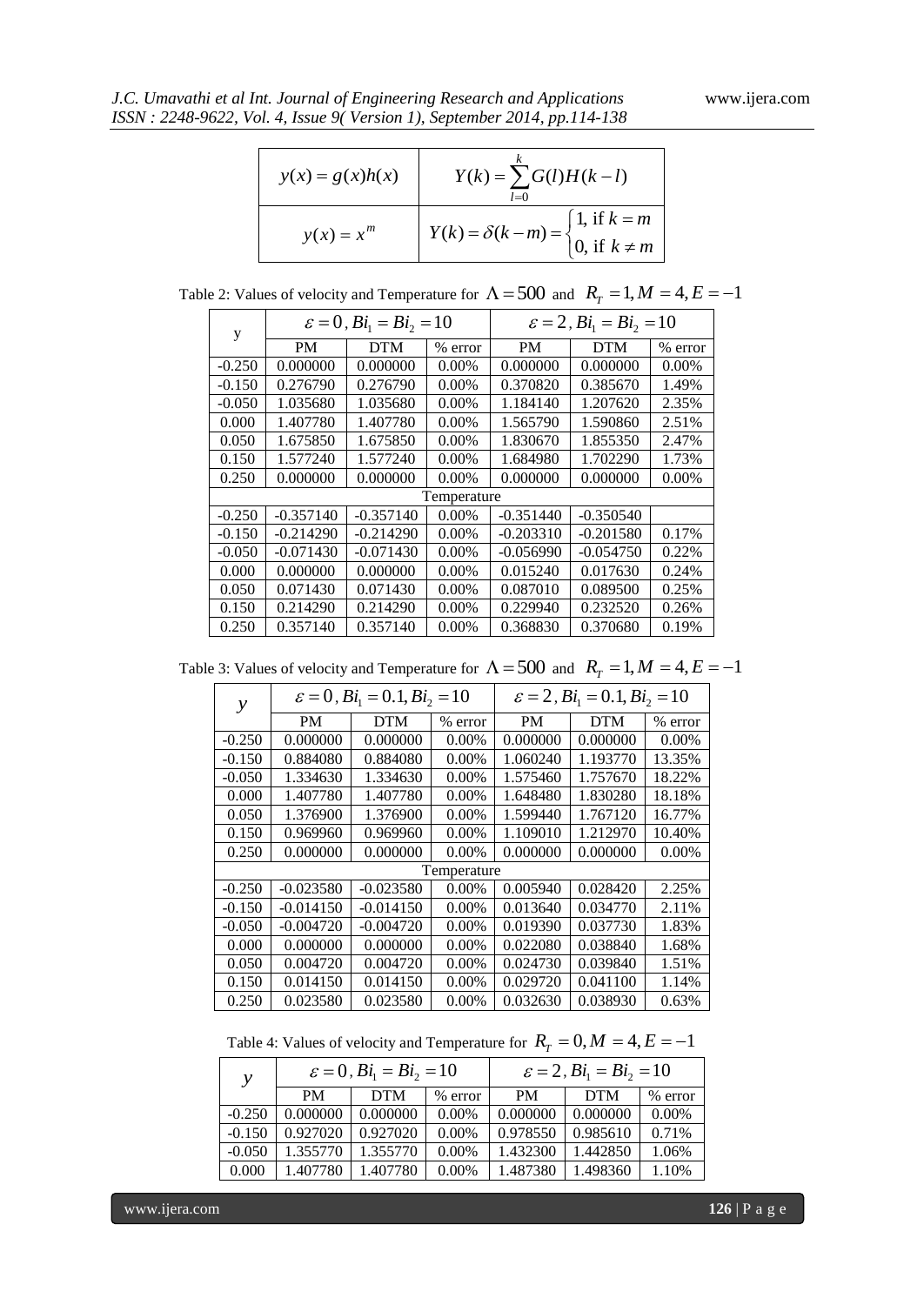|  | J.C. Umavathi et al Int. Journal of Engineering Research and Applications |  |
|--|---------------------------------------------------------------------------|--|
|  | ISSN: 2248-9622, Vol. 4, Issue 9(Version 1), September 2014, pp.114-138   |  |

| 0.050    | 1.355770 | 1.355770 | 0.00%       | 1.432300 | 1.442850 | 1.06%    |
|----------|----------|----------|-------------|----------|----------|----------|
| 0.150    | 0.927020 | 0.927020 | $0.00\%$    | 0.978550 | 0.985610 | 0.71%    |
| 0.250    | 0.000000 | 0.000000 | $0.00\%$    | 0.000000 | 0.000000 | $0.00\%$ |
|          |          |          | Temperature |          |          |          |
| $-0.250$ | 0.000000 | 0.000000 | $0.00\%$    | 2.325800 | 2.629610 | 30.38%   |
| $-0.150$ | 0.000000 | 0.000000 | $0.00\%$    | 3.518370 | 3.993670 | 47.53%   |
| $-0.050$ | 0.000000 | 0.000000 | $0.00\%$    | 3.704640 | 4.220740 | 51.61%   |
| 0.000    | 0.000000 | 0.000000 | $0.00\%$    | 3.712810 | 4.232370 | 51.96%   |
| 0.050    | 0.000000 | 0.000000 | $0.00\%$    | 3.704640 | 4.220740 | 51.61%   |
| 0.150    | 0.000000 | 0.000000 | $0.00\%$    | 3.518370 | 3.993670 | 47.53%   |
| 0.250    | 0.000000 | 0.000000 | $0.00\%$    | 2.325800 | 2.629610 | 30.38%   |

# **V. Conclusions**

The problem of steady, laminar mixed convective flow in a vertical channel filled with electrically conducting immiscible fluid in the presence of viscous and Ohmic dissipation is analyzed using Robin boundary conditions. The governing equations were solved analytically using perturbation method valid for small values of perturbation parameter and by differential transform method valid for all values of governing parameters. The following conclusions were drawn.

- [1] The flow at each position was an increasing function of  $\epsilon$  for upward flow and decreasing function of  $\epsilon$ for downward flow.
- [2] The Hartman number suppresses the flow for symmetric and asymmetric wall heating conditions for all the governing parameters for both open and short circuits.
- [3] Flow reversal was observed for asymmetric wall heating for equal Biot numbers and there is no flow reversal for unequal Biot numbers.
- [4] The viscosity ratio increases the flow increases in region-I and decreases in region-II for equal Biot numbers. The width ratio and conductivity ratio suppress the flow in both the regions for equal Biot numbers.
- [5] The Nusselt number at the cold wall was increasing function of  $|\mathcal{E}|$  and decreasing function of  $|\mathcal{E}|$  at the hot wall.
- [6] The flow profiles for short circuit lie in between open circuit for positive and negative values of electric field load parameter.
- [7] The percentage of error between PM and DTM agree very well for small values of perturbation parameter.
- [8] Fixing equal values for viscosity, width and conductivity for fluids in both the regions and in the absence of Hartman number and electric field load parameter we get back the results of Zanchini [26] for one fluid model.

# **VI. ACKNOWLEDGMENT:**

One of the authors JPK greatly acknowledge the funding support from the Major Research project supported by University Grants Commission India (Grant No. 41-774/2012 (SR)).

#### **REFERENCES**

- [1] Sparrow EM, Cess, RD (1961) Effect *of magnetic field on free convection heat transfer.* Int J Heat Mass Transfer 3: 267–274.
- [2] Umavathi JC (1996) *A note on magneto convection in a vertical enclosure.* Int J Nonlinear Mechanics 31:371-376.
- [3] Bhargava R, Kumar L, Takhar HS (2003) *Numerical solution of free convection MHD micropolar fluid flow between two parallel porous vertical plates*. Int J Engng Sci 41: 123-136.
- [4] Hayat T, Wang Y, Hutter K (2004) *Hall effects on the unsteady hydromagnetic oscillatory flow if a second-grade fluid.* Int J Non-Linear Mech 39: 1027–1037.
- [5] Umavathi JC, Liu IC, Prathap Kumar J, Pop I (2011) *Fully developed magnetoconvection flow in a vertical rectangular duct.* Heat Mass Transfer 47: 1-11.
- [6] Charles ME, Redburger (1962) *On laminar two-phase flows in magnetohydrodynamics.* Can J Chem Eng 40: 70.
- [7] Pacham BA, Shail R (1971) *Stratified laminar flow of two immiscible fluids.* Proc Camb Phil Soc 69: 443-448.
- [8] Shail R (1973) *On laminar Two-phase flow in magnetohydromagnetics*. Int J Eng Sci 11:1103-1108.

www.ijera.com **127** | P a g e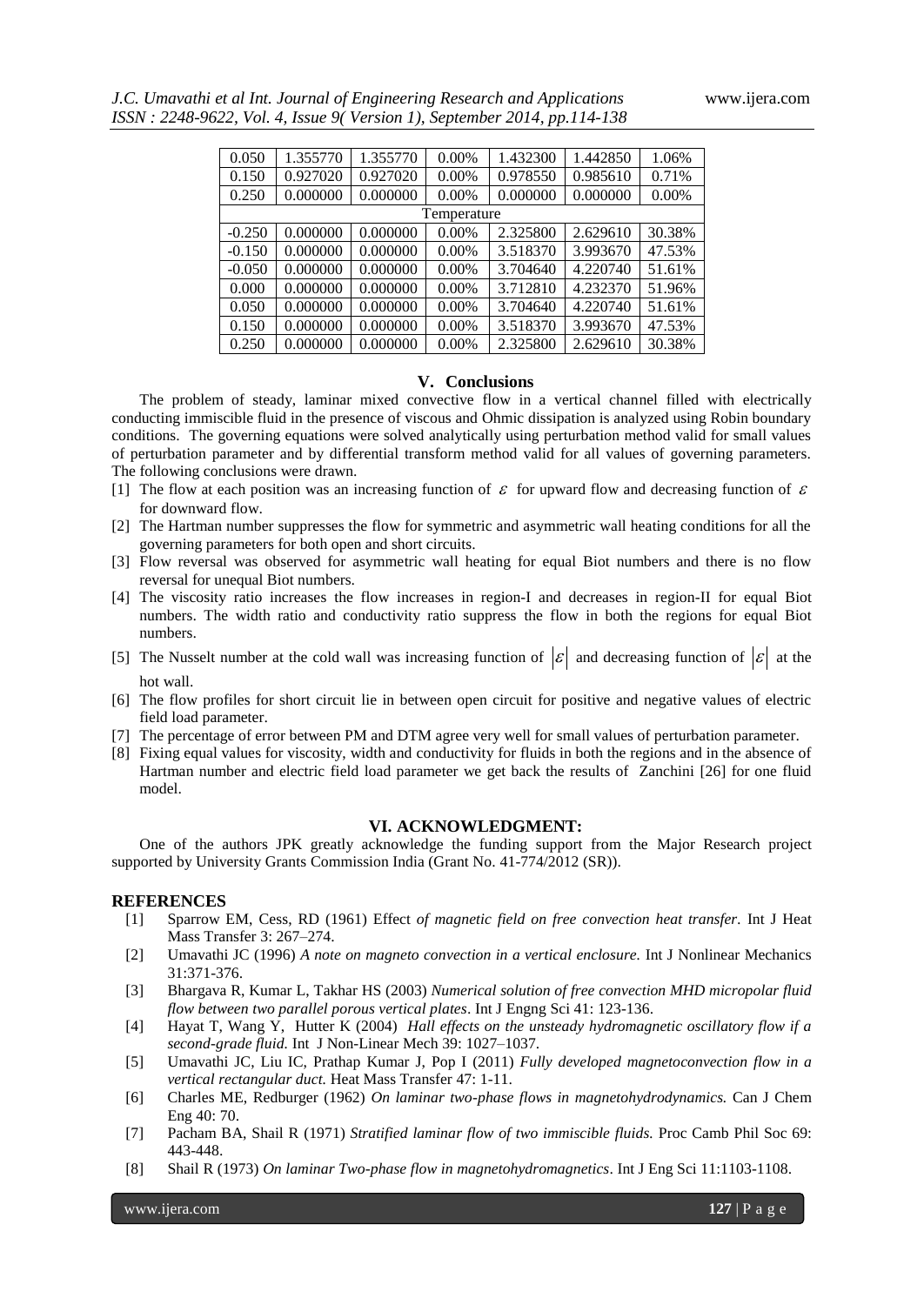- [9] Postlethwaite AW, Sluyter MM (1978) *Magnetohydrodynamic heat transfer problems and overview.* Mech Eng 100: 29-32.
- [10] Malashetty MS, Leela V (1992) *Magnetohydrodynamic heat transfer in two phase flow.* Int J Eng Sci 30: 371-377.
- [11] Malashetty MS, Umavathi JC (1997) *Two phase magnethydrodynamic flow and heat transfer in an inclined channel.* Int J Multi Phase Flow 23: 545-560.
- [12] Malashetty MS, Umavathi JC, Prathap Kumar J (2000) *Two fluid magnetoconvectionflow in an inclined channel.* Int J Transport phenomena 3: 73-84.
- [13] Malashetty MS, Umavathi JC, Prathap Kumar J (2001) *Convective magnetohydrodynamic two fluid flows and heat transfer in an inclined channel.* Heat and Mass Transfer 37: 259-264.
- [14] Malashetty MS, Umavathi JC, Prathap Kumar J (2006) *Magnetoconvection of two immiscible fluids in vertical enclosure.* Heat Mass Transfer 42: 977-993.
- [15] Umavathi JC, Sridhar KSR (2009) *Hartman two fluid Poisuille-Couette flow in an inclined channel.* Int J Appl Mech Eng 14: 539-557.
- [16] Umavathi JC, Liu IC, Prathap Kumar J (2010) *Magnetohydrodynamic Poiseuille couette flow and heat transfer in an inclined channel.* Journal of Mechanics 26.
- [17] Umavathi JC, Prathap kumar J, Shekar M (2010) *Mixed convective flow of immiscible viscous fluids confined between a long vertical wavy wall and a parallel flat wall.* International journal of engineering science and technology 2:256-277.
- [18] Prathap kumar J, Umavathi JC, Basavaraj M Biradar (2011) *Mixed convection of magneto hydrodynamic and viscous fluid in a vertical channel.* International Journal of Non-Linear Mechanics 46: 278–285.
- [19] Prathap kumar J, Umavathi JC, Basavaraj M Biradar (2012) *Two-fluid mixed magnetoconvection flow in a vertical enclosure.* Journal of Applied Fluid Mechanics 5:11-21.
- [20] Ingham DB, Keen DJ, Heggs PJ (1988) *Flows in a vertical channel with asymmetric wall temperatures and including situations where reverse flows occurs.* ASME J Heat Transfer 110: 910- 917.
- [21] Barletta A (1997) *Fully developed laminar forced convection in circular ducts for power law fluids with viscous dissipation.* Int J Heat and Mass Transfer 40:15-26.
- [22] Zanchini E (1997) *Effect of viscous dissipation on the asymptotic behavior of laminar forced convection in circular tubes.* Int J Heat and Mass Transfer 40:169-178.
- [23] Aung W, Worku G (1986) *Theory of fully developed combined convection including flow reversal.* ASME Journal of Heat Transfer 108:485–588.
- [24] Cheng CH, Kou HS, Huang WH (1990) *Flow reversal and heat transfer of fully developed mixed convection in vertical channels.* Journal of Thermo physics and Heat Transfer 4: 375–383.
- [25] Barletta A (1998) *Laminar mixed convection with viscous dissipation in a vertical channel.* Int J Heat and Mass Transfer 41:3501–3513.
- [26] Zanchini E (1998) *Effect of viscous dissipation on mixed convection in a vertical channel with boundary conditions of the third kind.* Int J Heat and Mass Transfer 41:3949–3959.
- [27] Stephan K (1959) *Warmenbergang a Druckabfall Bei nicht ausgebildeter laminarstromung in Rohren und in ebenen spalten.* Chemie Ingeniear Technik 31:773–778.
- [28] Hwang CL, Fan LT (1964) *Finite difference analysis of forced convection heat transfer in entrance region of a flat rectangular duct.* Applied Scientific Research 13: 401–422.
- [29] Siegal R, Sparrow EM (1959) *Simultaneous development of velocity and temperature distributions in a flat duct with uniform wall heating.* American Institute of Chemical Engineers Journal 5:73–75.
- [30] Arikoglu A, Ozkol I (2006) *Solution of differential-difference equations by using differential transforms method.* Appl Math Comp 181: 153–62.
- [31] Biazar J, Eslami M (2010) *Analytic solution for Telegraph equation by differential transform method .* Physics Letter A 374: 2904–2906.
- [32] Zhou JK (1986) *Differential transformation and its applications for electrical circuits (in Chinese)* Huazhong University Press, Wuhan, China.
- [33] Rashidi MM, Laraqi N, Sadri SM (2010) *A novel analytical solution of mixed convection about an inclined flat plate embedded in a porous medium using the DTM-Padé.* International Journal of Thermal Sciences 49: 2405–2412.
- [34] Ganji DD, Rahimi M, Rahgoshay M, Jafari M (2011) *Analytical and numerical investigation of fin efficiency and temperature distribution of conductive, convective and radiative straight fins.* Heat Transfer – Asian Research 40: 233-245.

www.ijera.com **128** | P a g e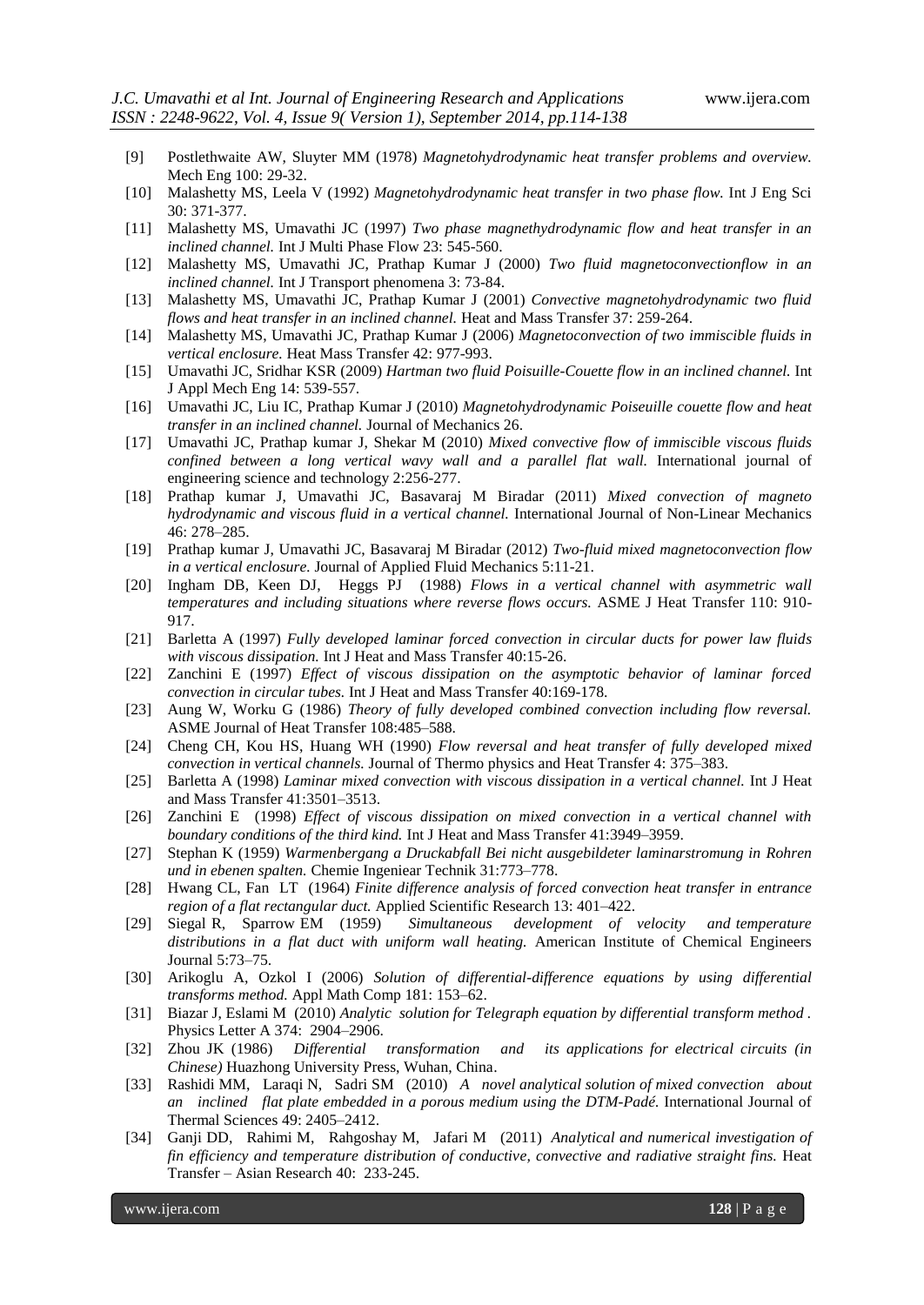- [35] Umavathi JC, Santhosh Veershetty (2012a) *Non-Darcy mixed convection in a vertical porous channel with boundary conditions of third kind.* Trans Porous Med 95:111–131.
- [36] Umavathi JC, Santhosh Veershetty (2012b) *Mixed convection of a permeable fluid in a vertical channel with boundary conditions of a third kind.* Heat Transfer Asian Research 41.
- [37] Umavathi JC, Jaweria Sultana (2011) *Mixed convection flow of conducting fluid in a vertical channel with boundary conditions of third kind in the presence of heat source/sink.* Int J Energy & Technology 3:1–10.



Figure 2. Plots of  $u$  versus  $y$  for different values of  $\Lambda$ 

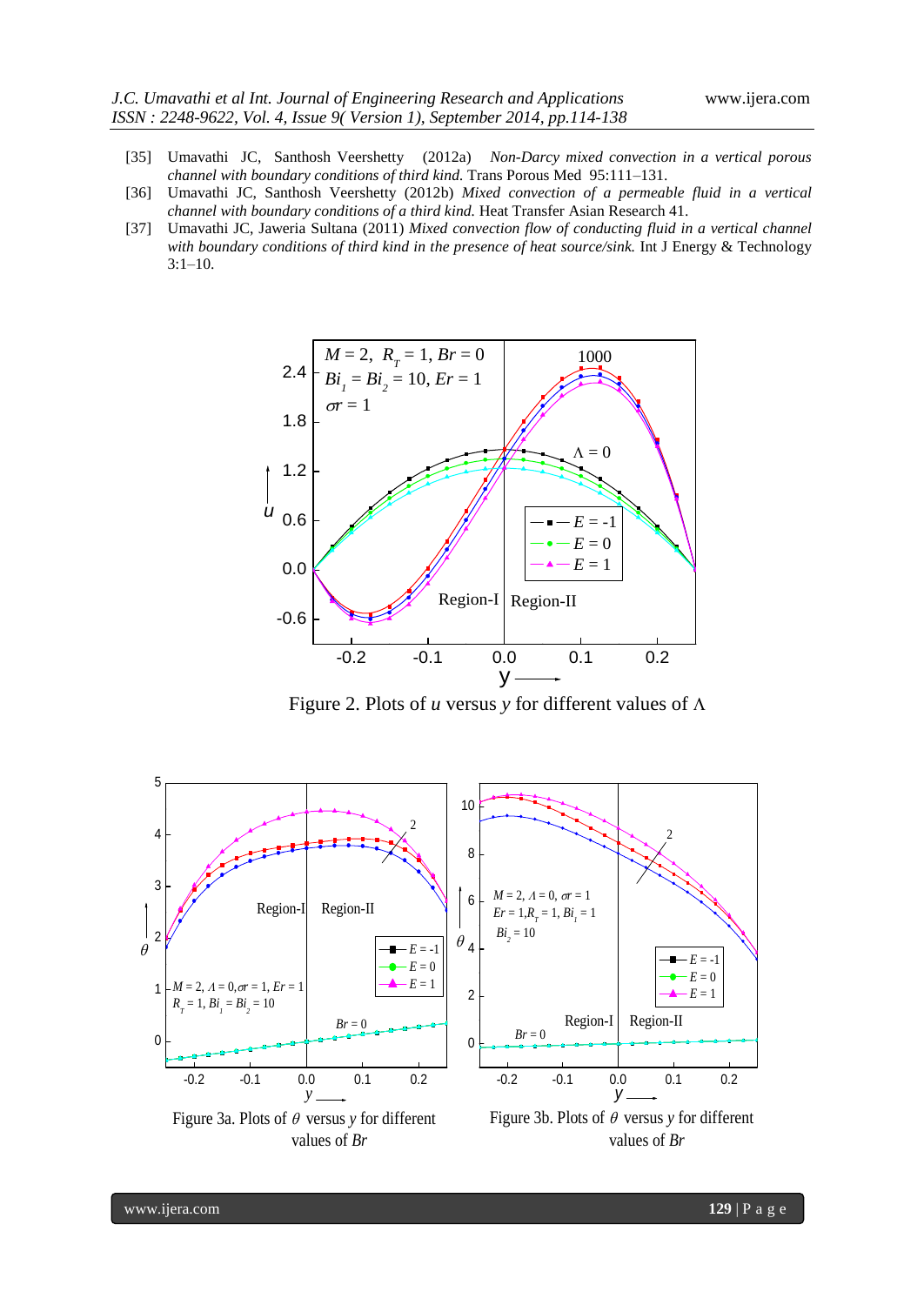

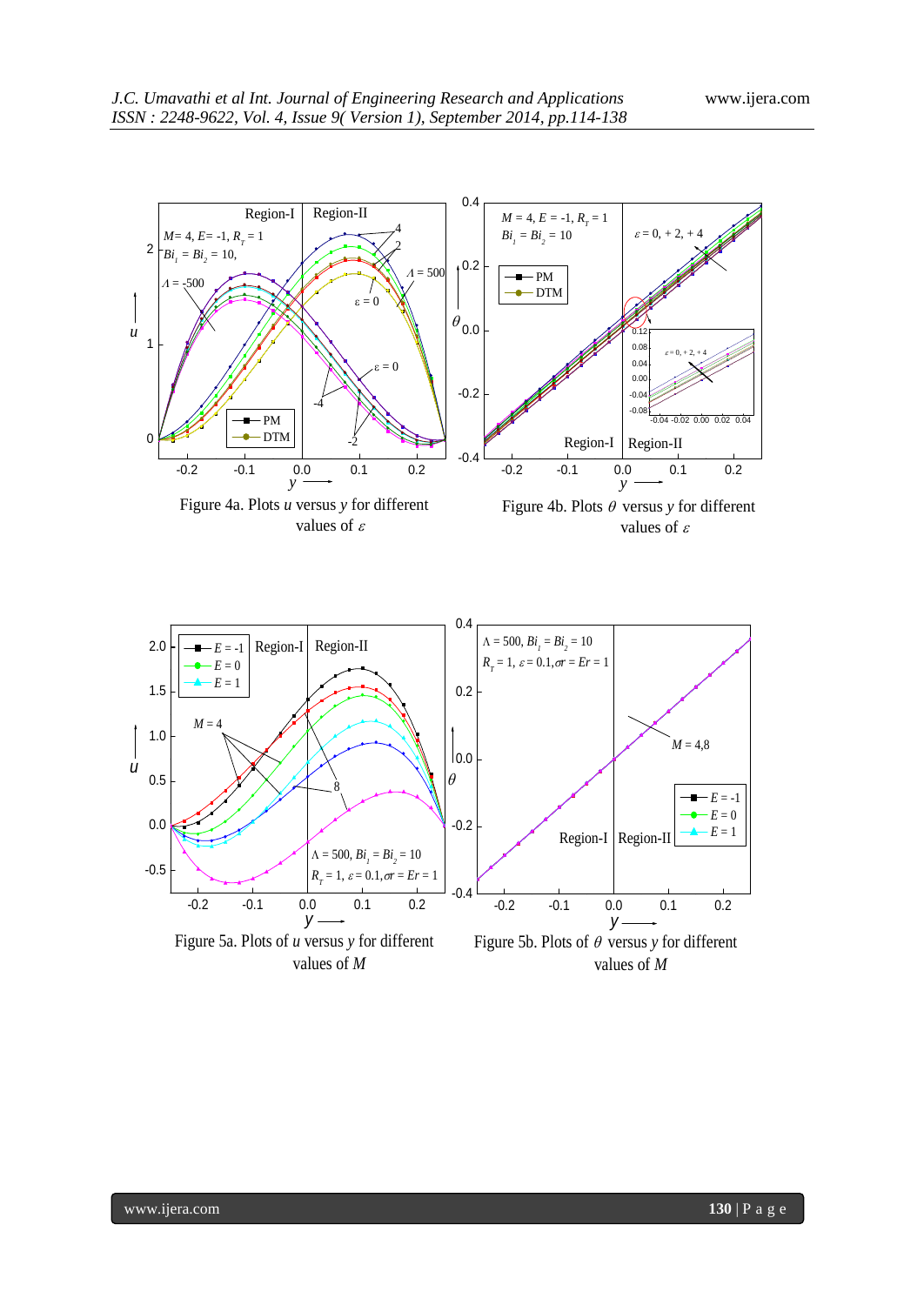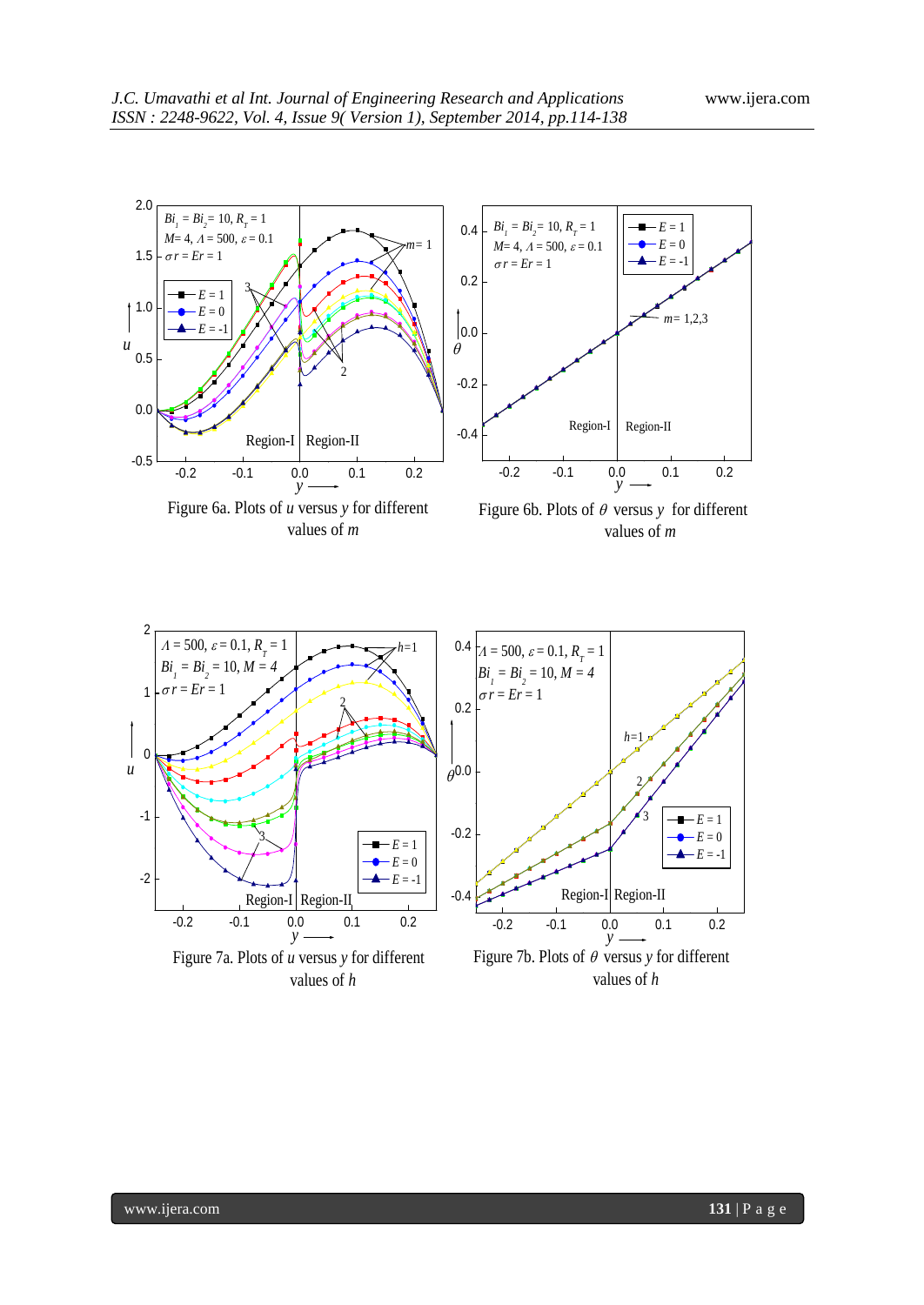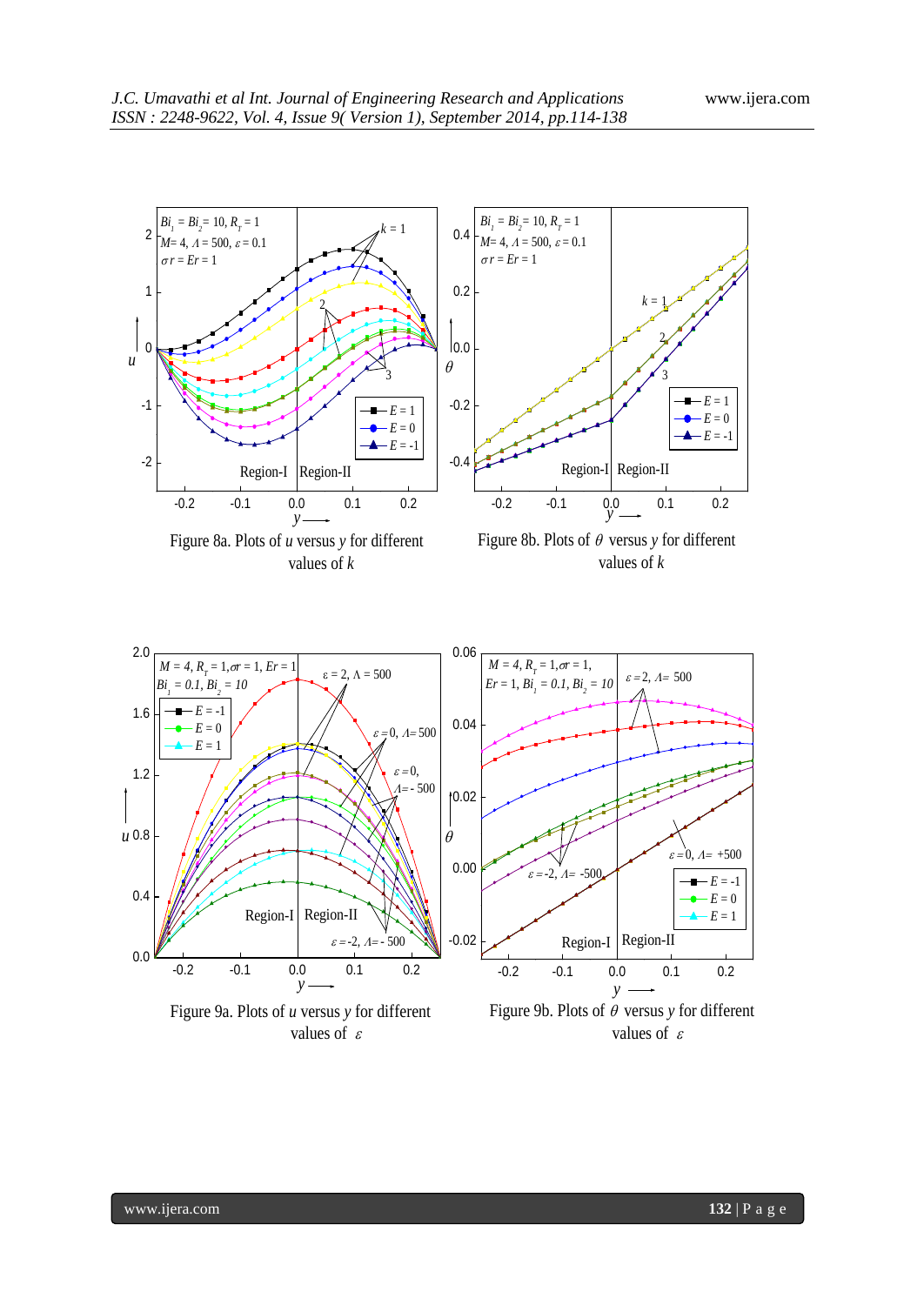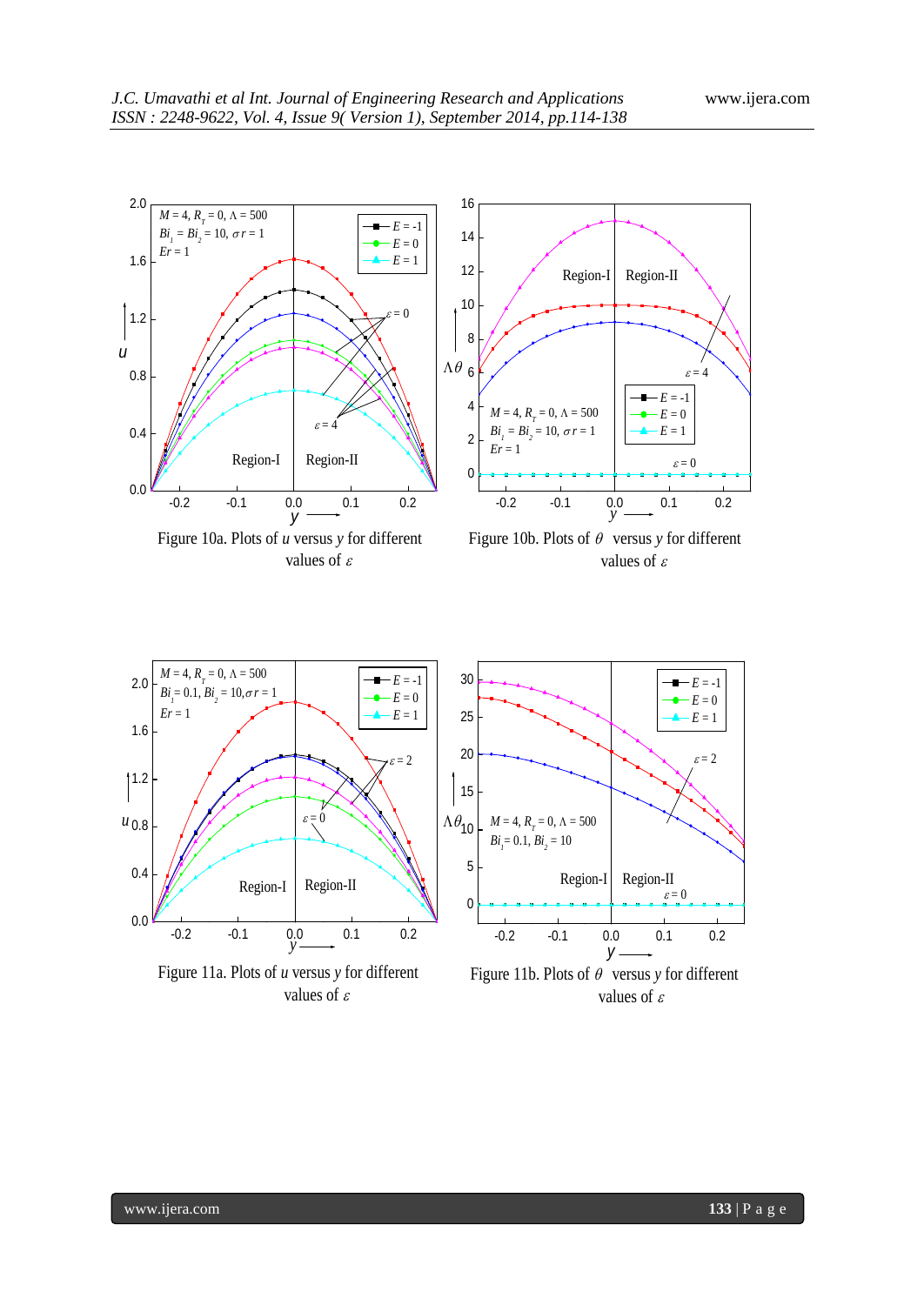

Figure 12. Plots of  $Nu_{_I}$  and  $Nu_{_2}$  versus | $\varepsilon$  for different values of  $\Lambda$ 

# **NOMENCLATURE:**

*A* constant used in equation (17)  $Bi_1, Bi_2$  Biot number  $\left( q_iD_i/k_i \right)$  $B<sub>0</sub>$  applied magnetic field  $Br$  Brinkman number  $\left(\mu_{\text{i}}U^{(1)^2}_0\big/k_{\text{i}}\,\Delta T\right)^2$  $E_{0}$  dimensional applied electric field  $E$  dimensionless electric field load parameter  $\left(E_{_0}\right/B_{_0}U_{_0}^{(1)}\right)$  $c_p$ specific heat at constant pressure *g* acceleration due to gravity  $Gr$  Grashof number  $(g \beta_1 h_1^3 \Delta T / v_1^2)$ *k* ratio of thermal conductivities  $(k_1/k_2)$ *h* width ratio  $\left(h_2/h_1\right)$  $M$  Hartman number  $\left(\sigma_{e} B_0^2 D_{\text{l}}^2/\mu_{\text{l}}\right)$  $Nu_1$ ,  $Nu_2$  Nusselt numbers *p* non-dimensional pressure gradient *P* difference between pressure and hydrostatic pressure

www.ijera.com **134** | P a g e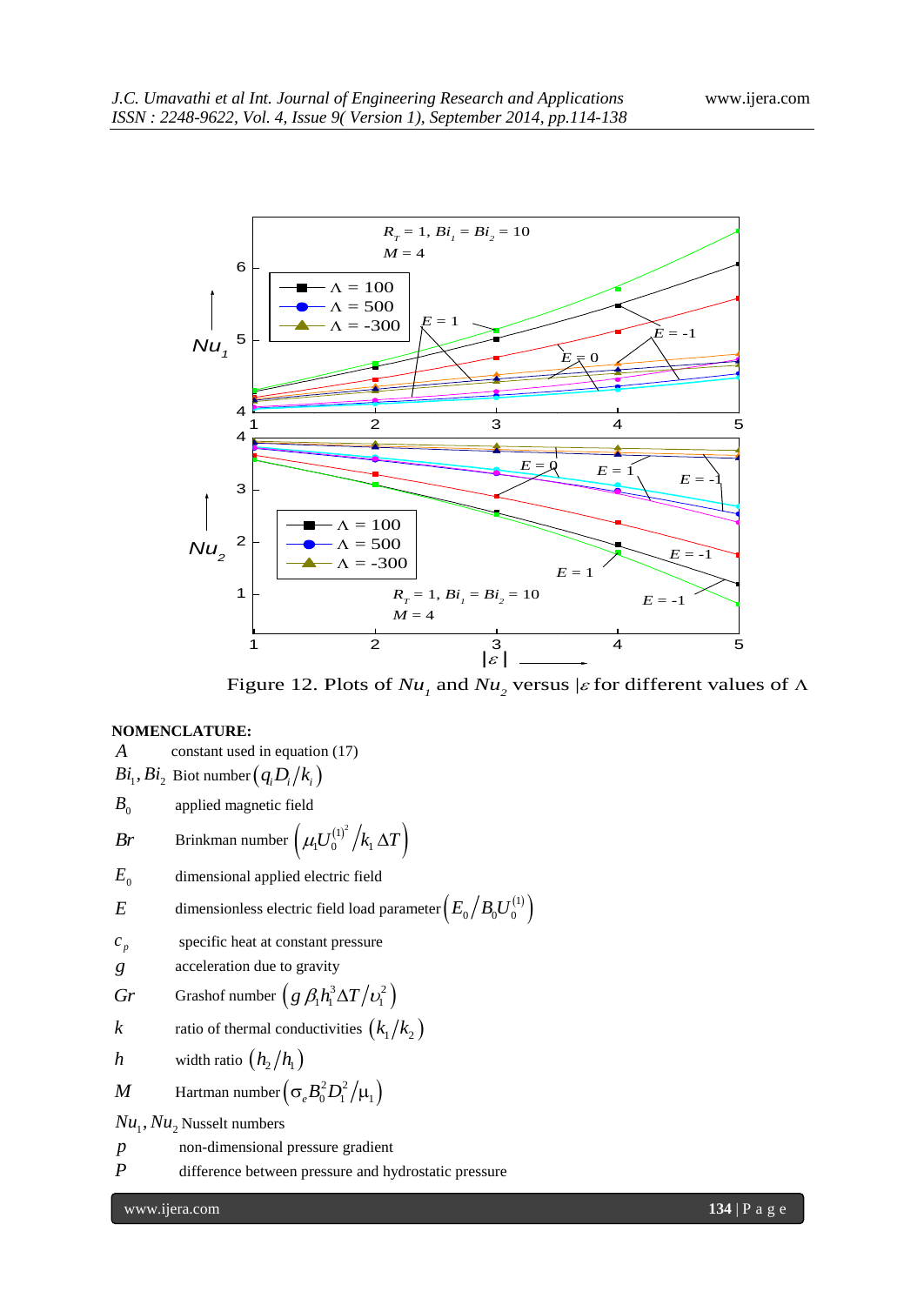| $q_1, q_2$         | external heat transfer coefficients               |
|--------------------|---------------------------------------------------|
| Re                 | Reynolds number $\left(D_1U_0^{(1)}/v_1\right)$   |
| $R_T$              | temperature difference ratio                      |
| $\overline{T}$     | temperature                                       |
| $T_{q_1}, T_{q_2}$ | reference temperatures of the external fluid      |
| $T_{0}$            | reference temperature                             |
| $U_i$              | velocity component in the $X$ -direction          |
| $U_0^{(i)}$        | reference velocity $\left(-AD_i^2/48\mu_i\right)$ |
| $u_i$              | dimensionless velocity in the $X$ -direction      |
| $\boldsymbol{X}$   | stream wise coordinate                            |
| $\mathcal{X}$      | dimensionless stream wise coordinate              |
| v                  | taanarranaa aagandinata                           |

*Y* transverse coordinate

*y* dimensionless transverse coordinate

# **GREEK SYMBOLS**

 $\alpha_1$ ,  $\alpha_2$  thermal diffusivities in region-I and region-II

 $\beta_1, \beta_2$  thermal expansion coefficient in region-I and region-II

 $\Delta T$ reference temperature difference  $\left(T_{_{q_2}}\!-\!T_{_{q_1}}\right)$ 

 $\mathcal{E}$ perturbation parameter

 $\theta_{\scriptscriptstyle 1}^{\phantom{\dagger}}, \theta_{\scriptscriptstyle 2}^{\phantom{\dagger}}$ dimensionaless temperatures in region-I and region-II

 $\mu_1, \mu_2$  viscosities of the fluids in region-I and region-II

 $V_1, V_2$ kinematic viscosities of the fluids in region-I and region-II

 $\sigma_{e1}$ ,  $\sigma_{e2}$  electrical conductivities of the fluid in region-I and region-II

$$
\sigma r
$$
 ratio of electrical conductivities  $(\sigma_{e2}/\sigma_{e1})$ 

 $\rho_{\text{\tiny{l}}}^{}, \rho_{\text{\tiny{2}}}^{}$ density of fluids in region-I and region-II

 $\Lambda$ dimensionless mixed convection parameter  $\left(Gr/\text{Re}\right)$ 

# **SUBSCRIPTS**

1 and 2 reference quantities for Region-I and II, respectively.

#### **APPENDIX:**

**SUBSCRIPIS**  
\n1 and 2 reference quantities for Region-I and II, respectively.  
\n**APPENDIX:**  
\n
$$
A_1 = M^2 h^2 \sigma_r m, \quad A_2 = h^2 b n k, \quad A_3 = m h^2, \quad A_4 = \sigma_r E_r^2 E^2 M^2, \quad A_5 = M^2 h^2 \sigma_r m^2,
$$
\n
$$
A_6 = 2M^2 h^2 \sigma_r E E_r m, \quad A_7 = -\frac{M^2 h^2 \sigma_r m}{Bi_2}, \quad A_8 = -M^2 h^2 \sigma_r m,
$$
\n
$$
BC_2 = \frac{-\Delta b n R_r s}{2} (1 + \frac{4}{Bi_2}) - 48 + \sigma_r E_r E M^2, \quad A_9 = m h^2, \quad A_{10} = M^2 h^2 \sigma_r m,
$$
\n
$$
A_{11} = -48 + M^2 E + \frac{48}{nb} - \frac{\sigma_r E_r E M^2}{nb}, \quad A_{12} = \frac{1}{n b k h}, \quad A_{13} = \frac{M^2 h \sigma_r m}{n b k}, \quad cm_1 = \text{Cosh}[M/4]
$$
\n
$$
sm_1 = \text{Sinh}[M/4], \quad cm_2 = \cosh(\frac{p_1}{4}), \quad sm_2 = \sinh(\frac{p_1}{4}), \quad p_1 = \sqrt{A_1} \quad p_2 = A_1 + \frac{A_8}{4},
$$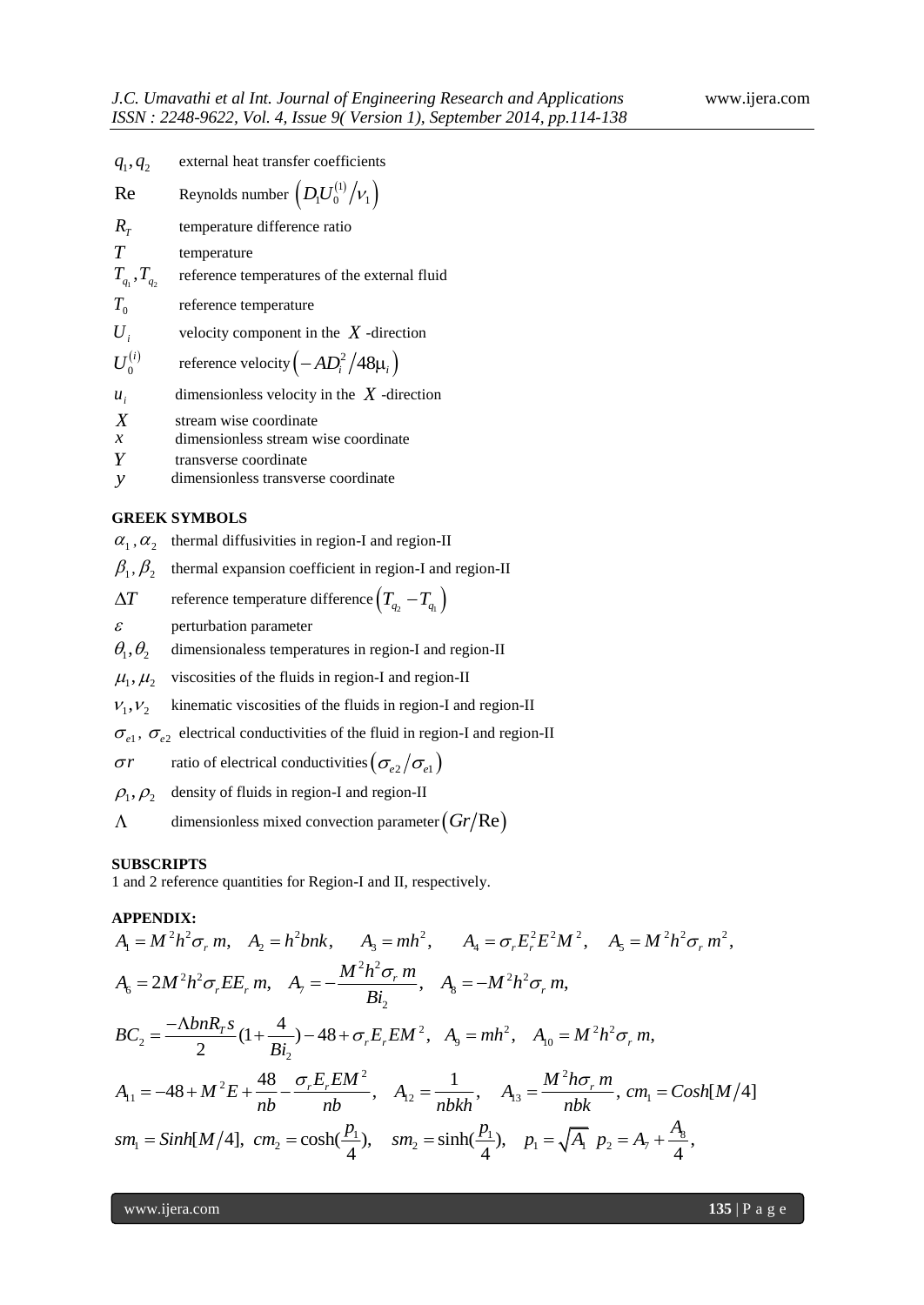J.C. Unawall i e al Int. Journal of Engineering Research and Applications  
\nISSN: 2248-9622, Vol. 4, Issue 9( Version 1). September 2014, pp.114-138  
\n
$$
p_3 = \frac{p_1^2sm_3}{Bi_1} + p_1^2cm_2 + A_pp_3m_2 + A_qcm_2, p_4 = \frac{p_1^3cm_3}{Bi_2} + p_1^2sm_2 + A_pp_3m_2 + A_3sm_2,
$$
\n
$$
p_5 = -\frac{p_1^3}{bh} + \frac{A_0}{bh}, p_6 = \frac{A_0}{bh}, p_7 = A_0p_1^3 + A_1p_1, p_8 = -(\frac{1}{Bi_1} + \frac{1}{4}), p_8 = \frac{BC_1}{M^2},
$$
\n
$$
p_0 = -p_8 - \frac{1}{4}, p_{11} = -\frac{A_3}{M^2}, p_{12} = -\frac{p_1}{M^2}, p_{13} = p_{11} - h, p_{14} = p_{12} - p_1h,
$$
\n
$$
p_{15} = -\frac{p_{14}}{f_1}, p_{16} = -\frac{M}{m^2}, p_{12} = p_2 - \frac{p_1}{M^2}, p_{13} = p_{11} - h, p_{14} = p_{12} - p_1h,
$$
\n
$$
p_{16} = -\frac{p_{13}}{f_1}, p_{16} = -\frac{M}{m^3}, p_{12} = p_2p_{13} + p_3p_{12}, p_{13} = p_{10}p_{11}p_{16} - m_1p_{15} - m_2p_{15},
$$
\n
$$
p_{19} = \frac{P_{13}}{4} + sm_1, p_{20} = p_2p_3 + p_4, p_{21} = -p_8p_{11}p_{15}, p_{19} = p_8p_{12}, p_{22} = -p_8p_{11}p_{16},
$$
\n
$$
p_{23} = M^2p_8p_{11}p_{15}, p_{24} = M^2p_8p_{11}p_{16}, p_{25} = -\frac{p_9}{cm_1}, p_{26} = -\frac{p_1}{cm_1}, p_{27} = -
$$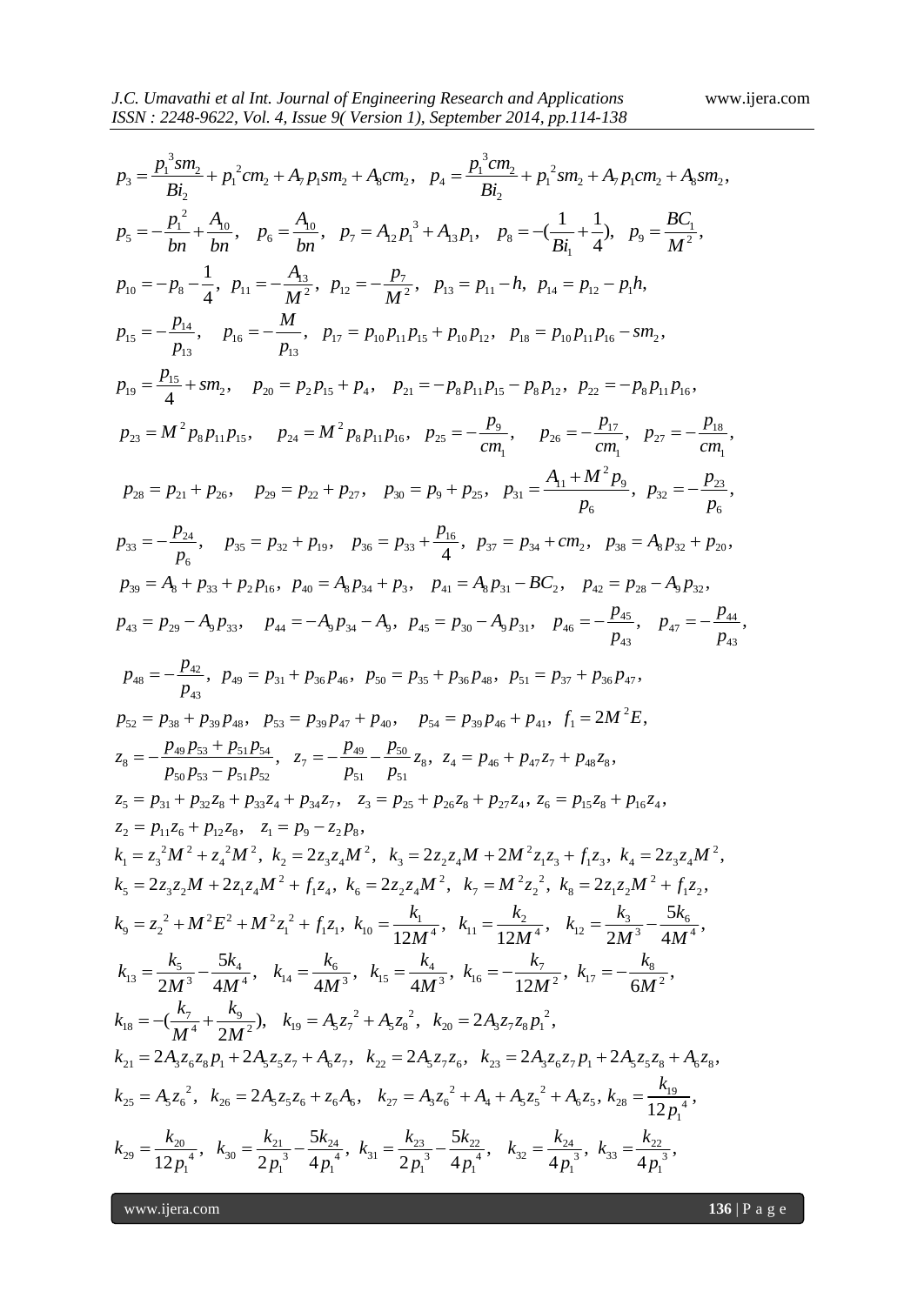$$
rac{ISSN : 2248-9622, Vol. 4, Isuse 9( Version 1). September 2014, pp.114-138
$$
\n
$$
k_{24} = -\frac{k_{25}}{12\mu_1^2}, \quad k_{35} = -\frac{k_{25}}{6\mu_1^3}, \quad k_{36} = -(\frac{k_{25}}{\mu_1^4} + \frac{k_{27}}{2\mu_1^2}),
$$
\n
$$
f_2 = k_{10} \cosh(\frac{M}{2}) - k_{11} \sinh(\frac{M}{2}) + \frac{k_{10}}{4} \sin \frac{M}{2} - \frac{k_{11}}{4} \cos \frac{M}{2} - \frac{k_{12}}{4} \sin \frac{M}{2} - \frac{k_{13}}{4} \sin \frac{M}{2} - \frac{k_{13}}{16} \cos \frac{M}{2} - \frac{k_{25}}{16} \cos \frac{M}{2} - \frac{k_{14}}{4} \sin \frac{M}{2} - \frac{k_{15}}{16} \sin \frac{M}{2} - \frac{k_{25}}{16} \sin \frac{M}{2} - \frac{k_{25}}{16} \sin \frac{M}{2} + \frac{k_{25}}{16} \cos \frac{M}{2} - \frac{k_{25}}{16} \sin \frac{M}{2} - \frac{k_{25}}{16} \sin \frac{M}{2} - \frac{M}{2} \sin \frac{M}{2} + \frac{k_{25}}{16} \sin \frac{M}{2} + \frac{k_{25}}{16} \sin \frac{M}{2} + \frac{k_{25}}{16} \sin \frac{M}{2} + \frac{k_{25}}{16} \sin \frac{M}{2} + \frac{k_{25}}{16} \sin \frac{M}{2} - \frac{M}{2} \sin \frac{M}{2} - 2k_{12} \cos \frac{M}{2} - 2k_{12} \sin \frac{M}{2} - 2k_{13} \sin \frac{M}{2} - 2k_{13} \sin \frac{M}{2} - 2k_{13} \sin \frac{M}{2} - 2k_{13} \sin \frac{M}{2} - 2k_{13} \sin \frac{M}{2} - 2k_{13} \sin \frac{M}{2} - 2k_{13} \sin \frac{M}{2} - 2k_{13
$$

www.ijera.com **137** | P a g e